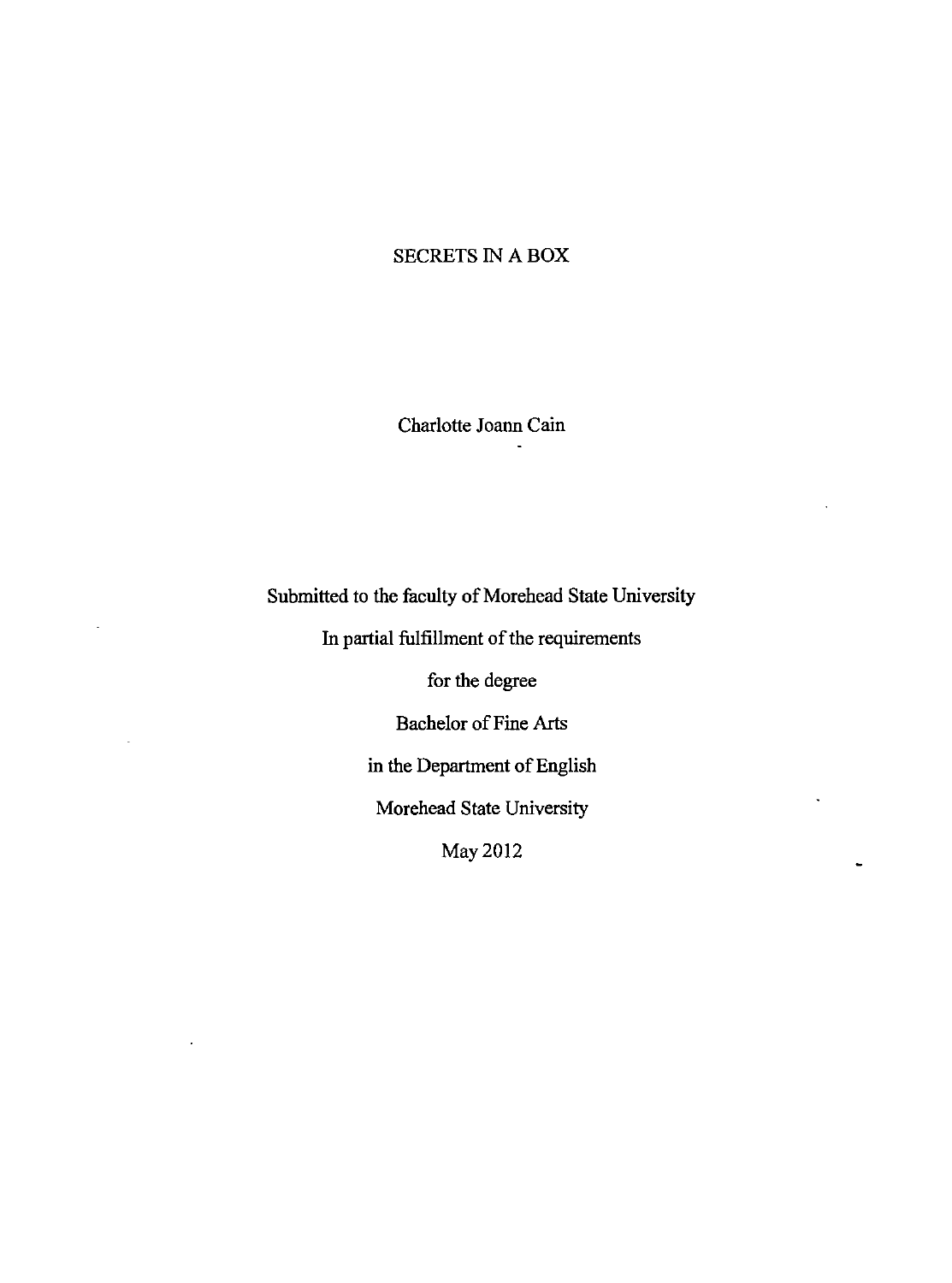**THESES**  $813.6$  $C135s$ Accepted by the faculty of the Creative Writing Program, Morehead-State University, in partial fulfillment of the requirements for the Bachelor of Fine Arts degree.

 $\ddot{\phantom{0}}$ 

W

 $m$ su

Professor Crystal Wilkinson

Director of Thesis

Professor George Eklund

( fin ) beller

Professor Chris Holbrook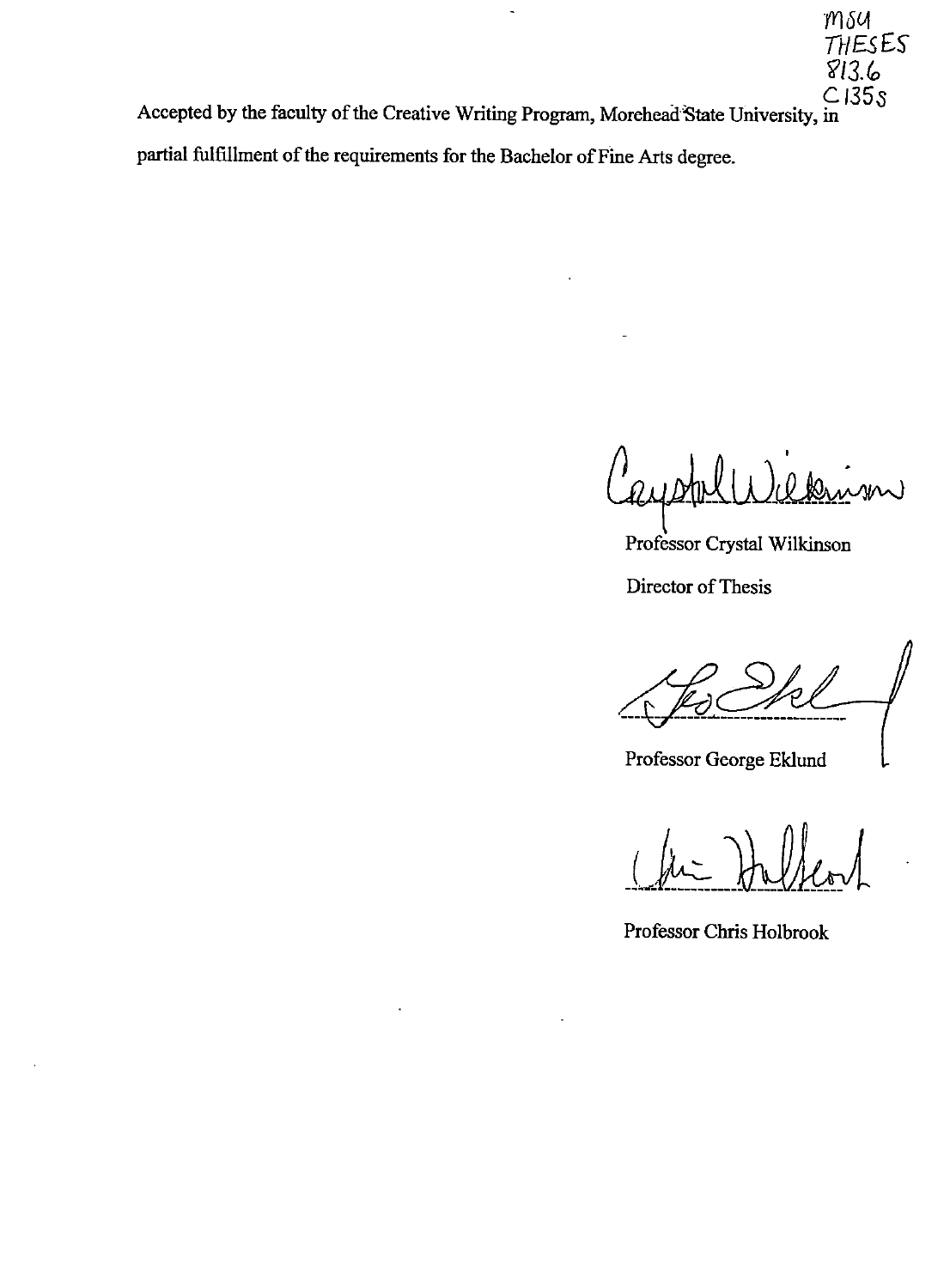My thesis is an excerpt from a novella, I have been writing, a fictional story set in the regions of eastern Tennessee and northern North Carolina starting during the depression era and moving forward until present time. The story examines the themes of secrets, betrayal, love, acceptance, social taboos, abuse, economic station, and forgiveness. The characters merge to make a complex story about the strength and fortitude of a lasting love over a several decades of time. I have presented these themes in a different way than what has been done before. I have added twist and circumstances that make these themes my own in regard to how they are presented.

The over all design of this work is to provoke feelings of intrigue, sympathy, concern, anger, and to realize the judgment of another is reserved for a higher power. To perceive that love is a force so great that it can withstand the test of life over and over and only get stronger.

While there are times when the characters seem to be defeated and have resigned. themselves to live with out love they are constantly reminded that they can not exist for.long without each other.

In the untangling of the secrets that the main character is trying to understand, she is faced with more and more obstacles and questions than she started with. The revelation of one secret only leads to the discovery of another. The whole of which will change her life and the life of those she loves forever.

The story parallels some truths within my own family history. Although I have been careful to not reveal which are true and which are fictional in the telling of this story I have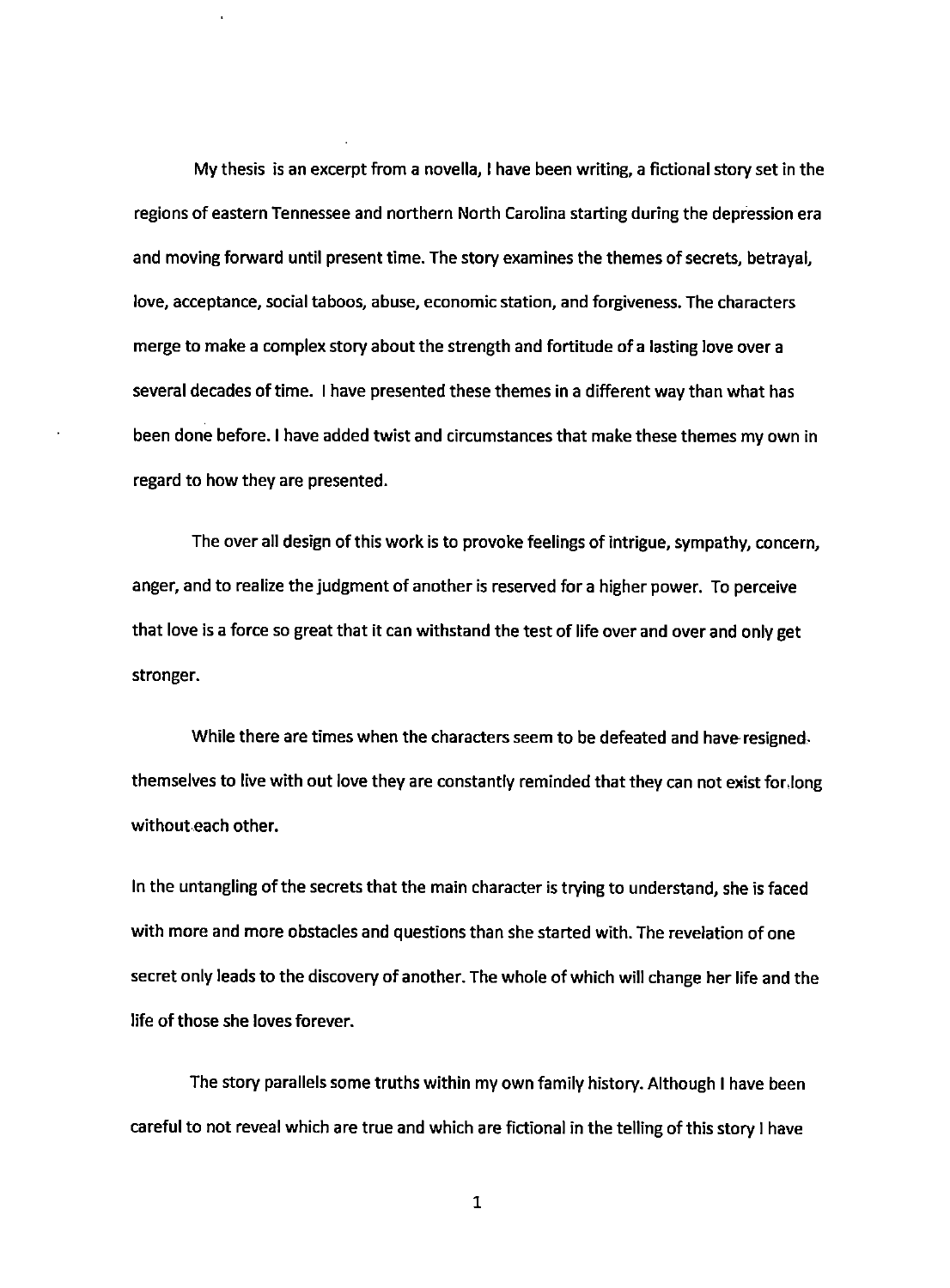taken great care to be careful to mix fictional characters and circumstances to weave a completely fictional story. I hope that I have created a story that will capture the attention of the reader from the start and hold their interest to the very last page. To cause the reader to take stock of their own life and deem what is truly important in life.

My goal in writing this story was to create a set of characters that will be remembered long after the story is finished, but also to make it realistic enough that it is believable. To touch a hidden part of a person's heart that makes them long for the essences of the love shared by the star crossed lovers. To reach for the kind of love that many only have dream of and few have actually shared.

I hope to be able to create characters that will match those of Emily Bronte', Jane Austin, Margaret Mitchell, Shakespeare, and Charlotte Bronte'. A set of characters to rival Heathcliff and Katherine, Mr. Darcy and Miss Bennett, Rhett and Scarlett, Romeo and Juliet, Mr. Rockchester and Jane Eyre. A love story that **will** last through the ages of time after it thas: been experienced by the reader.

All of these writers have made an impact on me and how I view what makes a love shared by two people so strong and what keeps pulling the two people together.

In Secrets in a Box I hope that I have redefined the same kind of characters that I have always admired. The tension in this piece has been steady and keeps the reader pushing forward to find out what happens next and I hope also wanting more. It is a piece that I started on as a lark doing a class room apparatus on doing dialogue and snowballed into the story presented in my thesis. It has been a story that I have not had to work hard on. The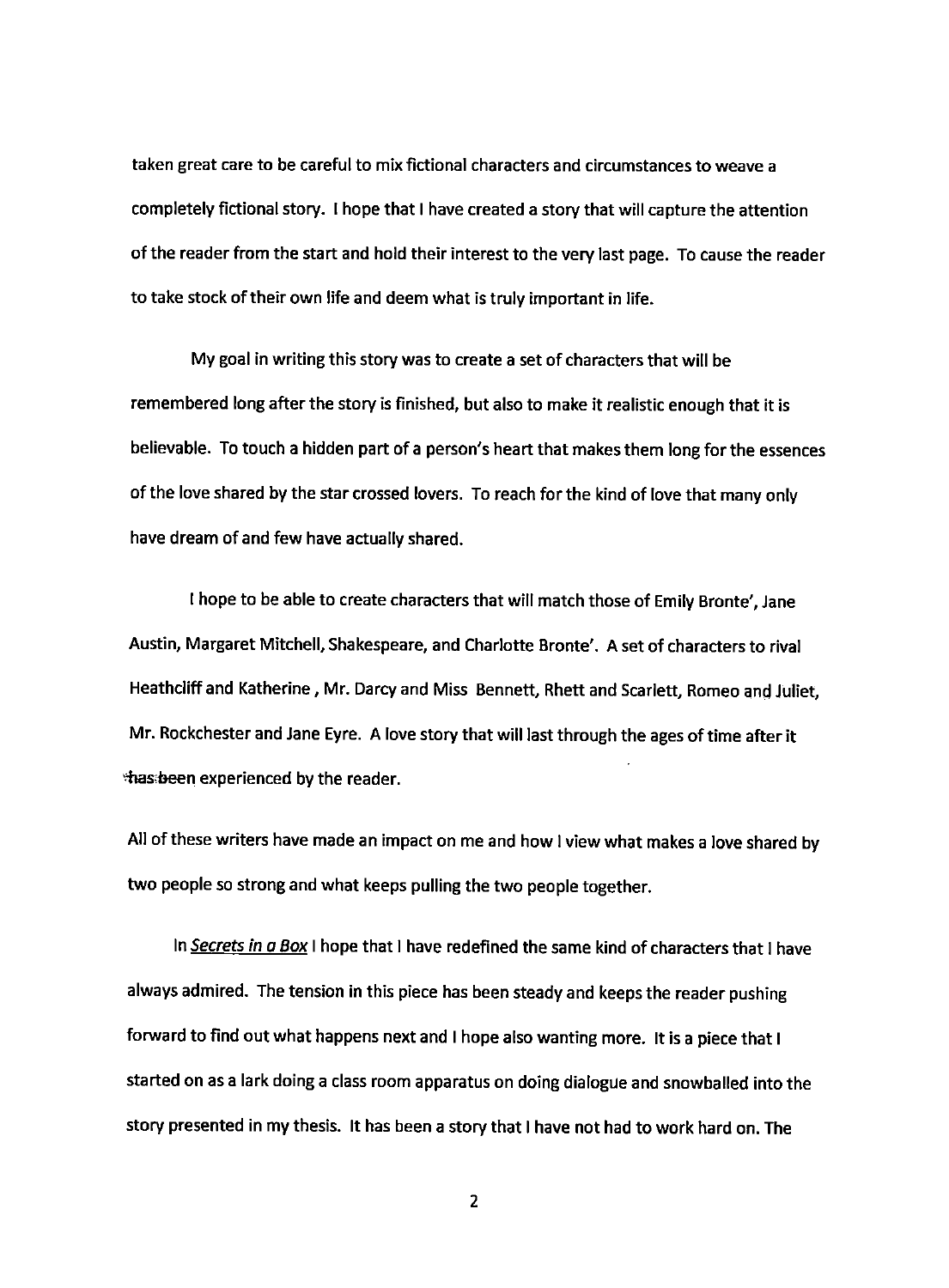inspiration has always been there each time I have sat down to work on it. The need to tell this story is important to me in a weird kind of way. The characters are alive in my head and they need their story told. They need for someone to understand that although in the end their love for each other was a forbidden thing, it did not start that way and it only grew over the years and decades of their lives. The characters in this novel did not intend for anyone to be hurt by their love for each other or to suffer because of it.

My third grade teacher read *Idylls of the King* to us and I have had a life long love for all stories about King Arthur, Gwenevere and Lancelot. These characters have inspired me in ways that are not easy to describe. Arthur's ability to forgive Gwenevere and Lancelot and still love them after they both betrayed him, was always something that I have admired. It was a quality of human nature that is rarely seen.

Then I read *Gone with the Wind* when I was in the eighth grade of school and I fell in love with this story and those characters. The foolish escapades of Scarlett and Rhett's willingness to over look her ways up to Miss Melanie's death have always filled me with romantic notions of what a true love relationship was suppose to be about. Ashley's inability to be a man that did not chase after the past and his unwillingness to betray Melanie is commendable, they showed he had great loyalty to what he held sacred, but his toying around in his pursuit of his forbidden lust for Scarlet are a contradiction to his masculine ego. This is exactly what made this character so remembered. I have engaged in a love affair ever since with characters that made me feel what I believed the star crossed lovers felt. These characters have made me want to write a story that could match some great literary work.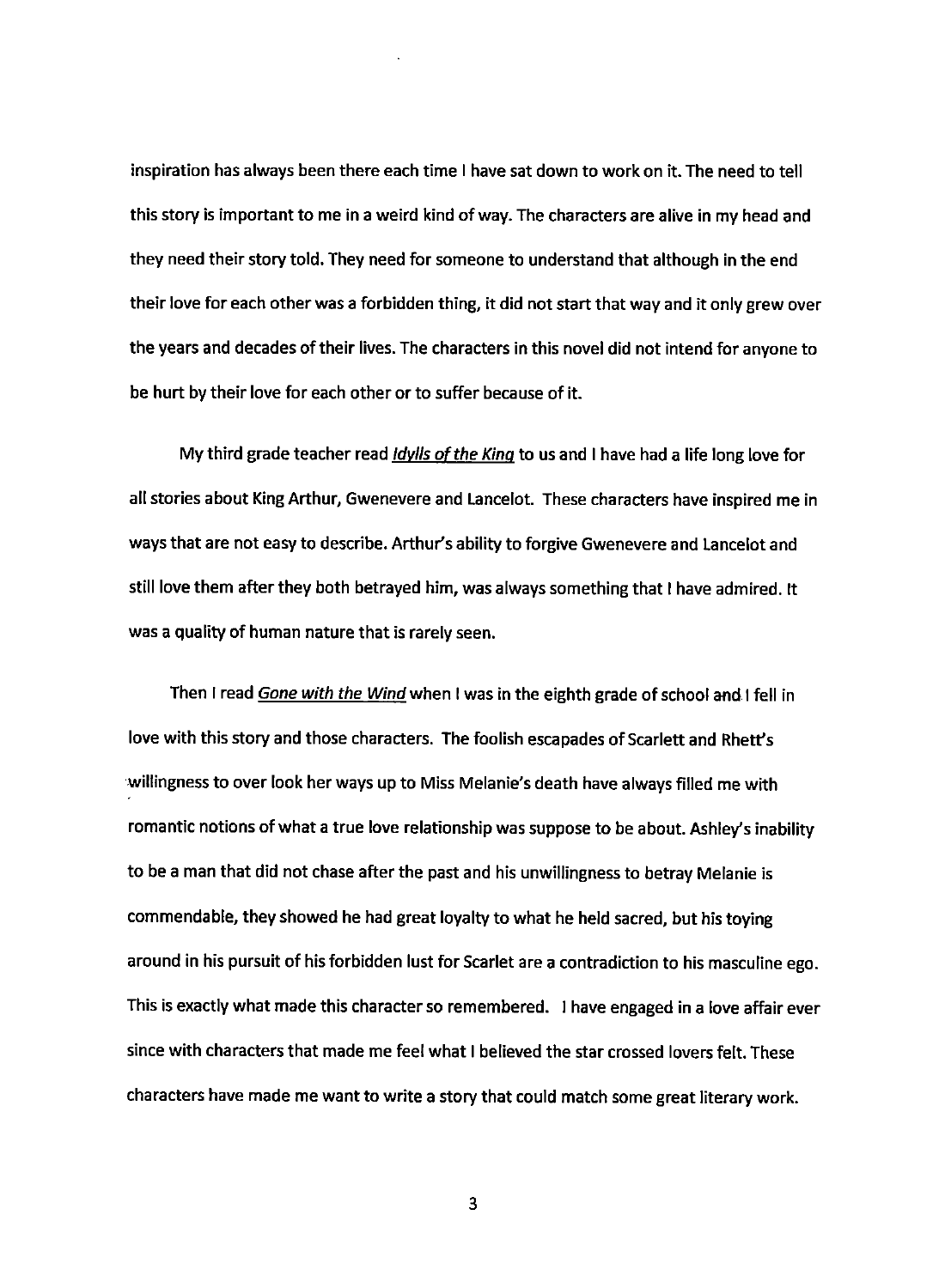They also made me long that I had lived in a different time then the one in which I was born. A time in life when things were simpler than the one in which I live.

I always loved listening to my Grandmother tell me stories of her childhood and her life during the early part of the  $20<sup>th</sup>$  century and wish that I had lived back then. Her stories inspired me to be a writer so I could capture her stories and her life on paper and save our family history for future generations.

I have been influence by Victoria Holt, Verna Mae Sloan, James Still and Gurney Norman as well. I was influenced by Victoria Holt and her ability to capture my attention with the historical details she wrote in her stories, yet at the same time I was also fascinated by the mystery aspect of many of her stories and how she was able to keep the tension in her stories high.

When I started wanting to write about the life style of the Appalachian region I read everything by Vera Mae Sloan I could find. Her easy armchair story telling manner was easy to follow and you felt like you were sitting on the porch next to her and she was simply telling you about her life and all the things her family went through and what made their way of life special and desirable. Her writing helped me to be able to start experimenting with that style of writing and explore the possibility of mastering that genre.

James Still showed me that you could write about a certain region to such an extent that the reader of his works felt they were living right next door to him in Eastern Kentucky. Reading the works of Gurney Norman twice during my years at MSU only served to reinforce my desire to write Appalachian stories. Many stories of this genre deal with hardships, but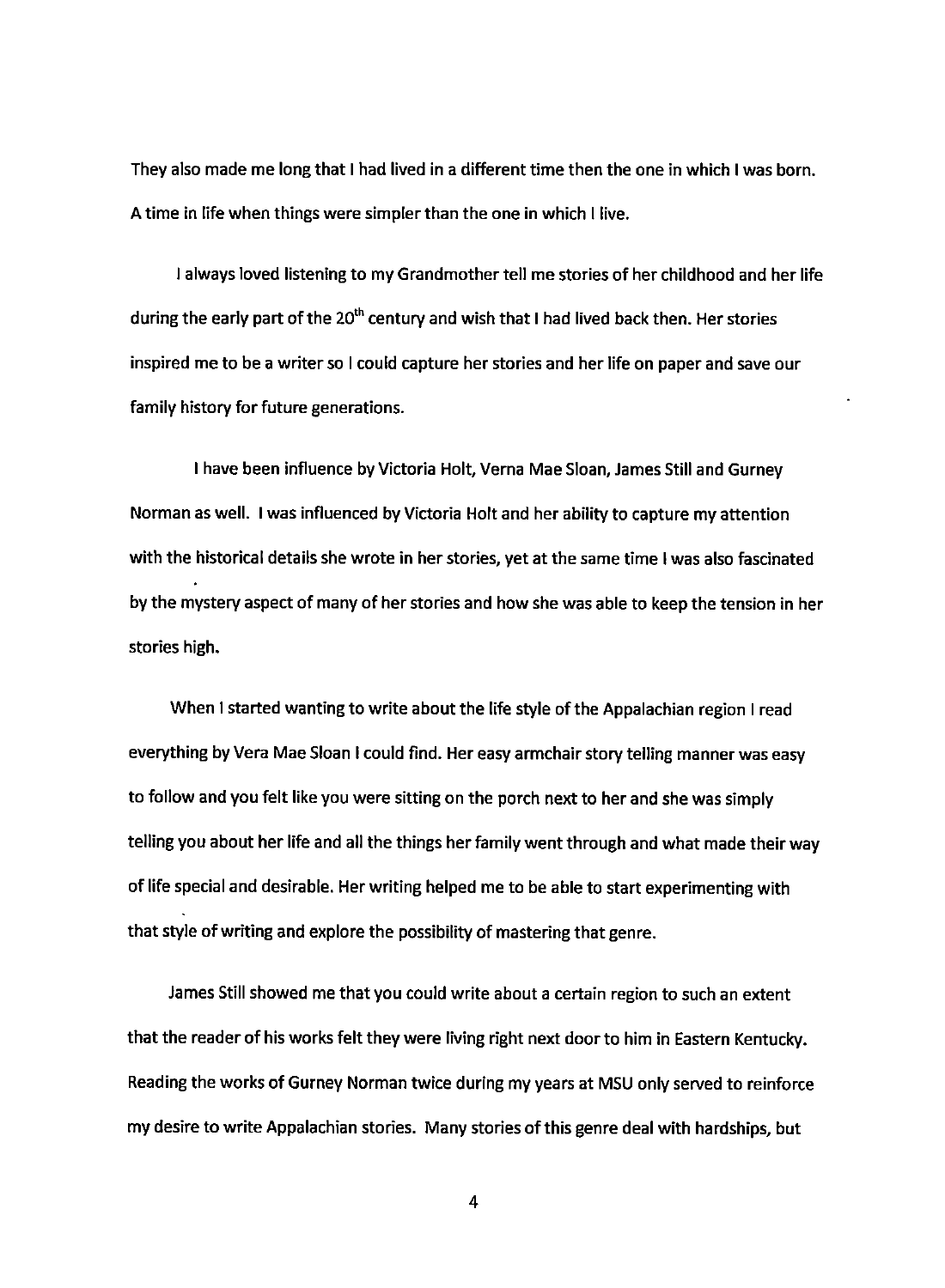they also deal with life with all its ups and downs and human frailties' and strengths. The simple ways of life that are a part of my early childhood and that I find myself drawn back to over and over again. A time when people had time for each other and were not wrapped up in the technology that consumes the younger generations now. When women had a more domesticated view of things and the things that I was raised to believe were a woman's natural job and place in the home to take care of.

I believe that all members of a house hold should carry their own weight, but there was a time when the house was totally a woman's domain, in concept at least, but we all know that children have always helped with those chores and that now it is just as normal for a man to participate in household chores as women, which in the society we live in now makes it possible for women and men to share the load of raising children and keeping a house going, especially if both work outside the home. But the stories of Sloan, Still, and Norman. show a lifestyle that offered just as many blessings as it did problems. They showed the strength of character that so many people lack now and that hardships should make a family unit stronger and these are influences that I hope I will always be able to put into my work as a writer.

The final author that I believe has had an influence on me is Amy Green and her novel **Bloodroot**. Amy Green wrote this family sage in multiple POV and this has challenged me to try to do the same thing in several stories that I have written during the last two semesters. I am sure there have been many more that have influenced me in one way or another, but none as much as those mentioned previously.

 $\epsilon$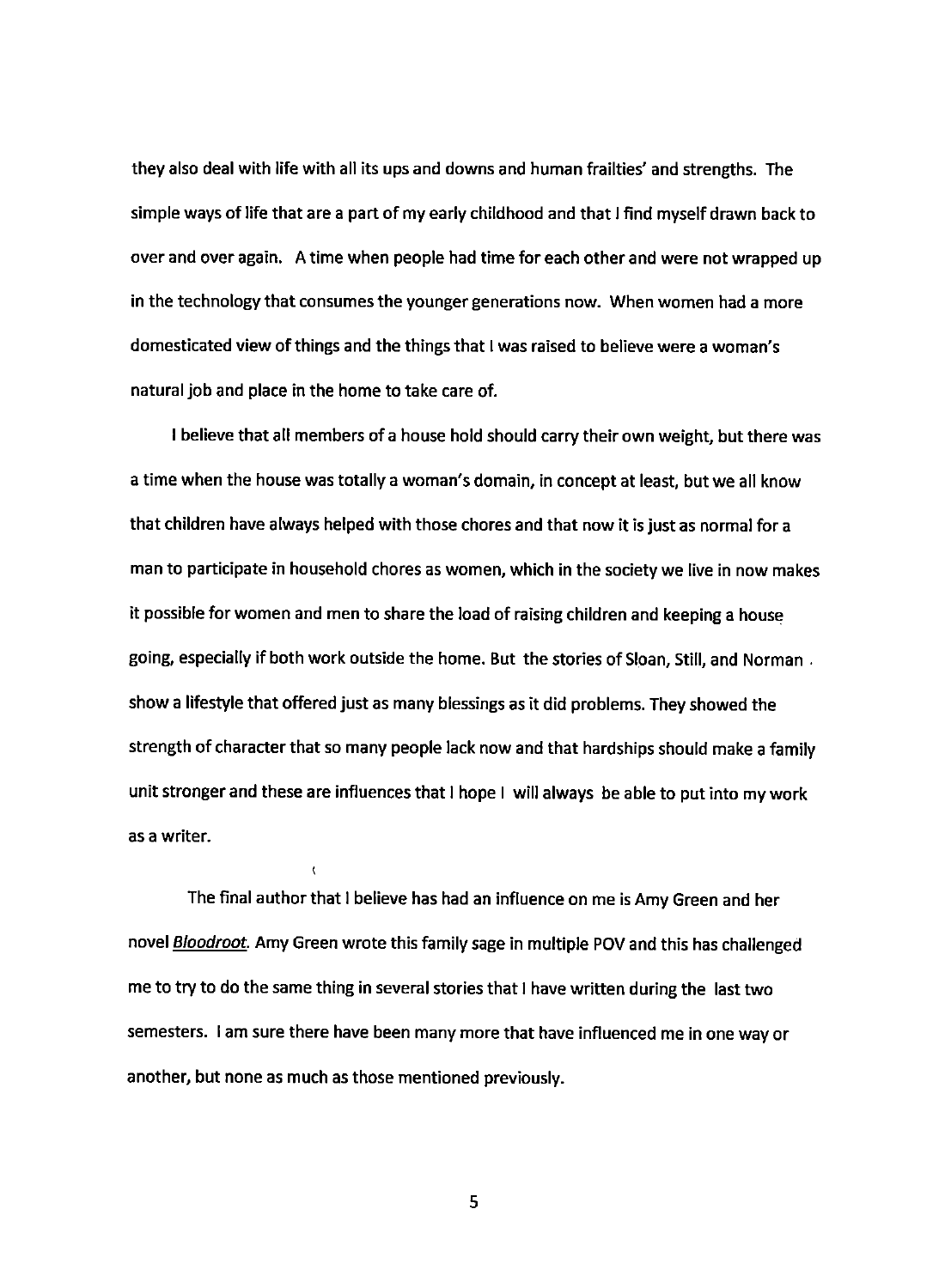My goal in my writing career is to write and create something that is memorable. Be able to write something that will touch the very core of someone and causes them to think about their own life in someway. Through my writing I hope to be able to express the life experiences that have changed me as a person forever. At the age of 57, I have been down many roads that many people do not face until they are much older, if ever and each of these experiences changed me and left a lasting impression on me and how I view life, love and death. They have also left me filled with great sorrow at times and the overwhelming need to love in a greater way once more in my life.

I know that as a human being with a mind, I have to constantly be learning something new and diversify myself even more. I need to continue to grow until I can no longer find the energy to do so. To always embrace life and knowledge and seek out new experiences that will make me a better person in some way and perhaps along the way help someone else. To continue to reach for new goals that will

enable me to be a better person. To be able to use the written word to touch the heart of one person would be reward enough for all I have experienced and what I have learned.

Being published is one of two goals I have. The other is I hope to be able to reach a new goal of teaching others how to use the written word to express themselves and to pursue my MFA are the next things on my agenda.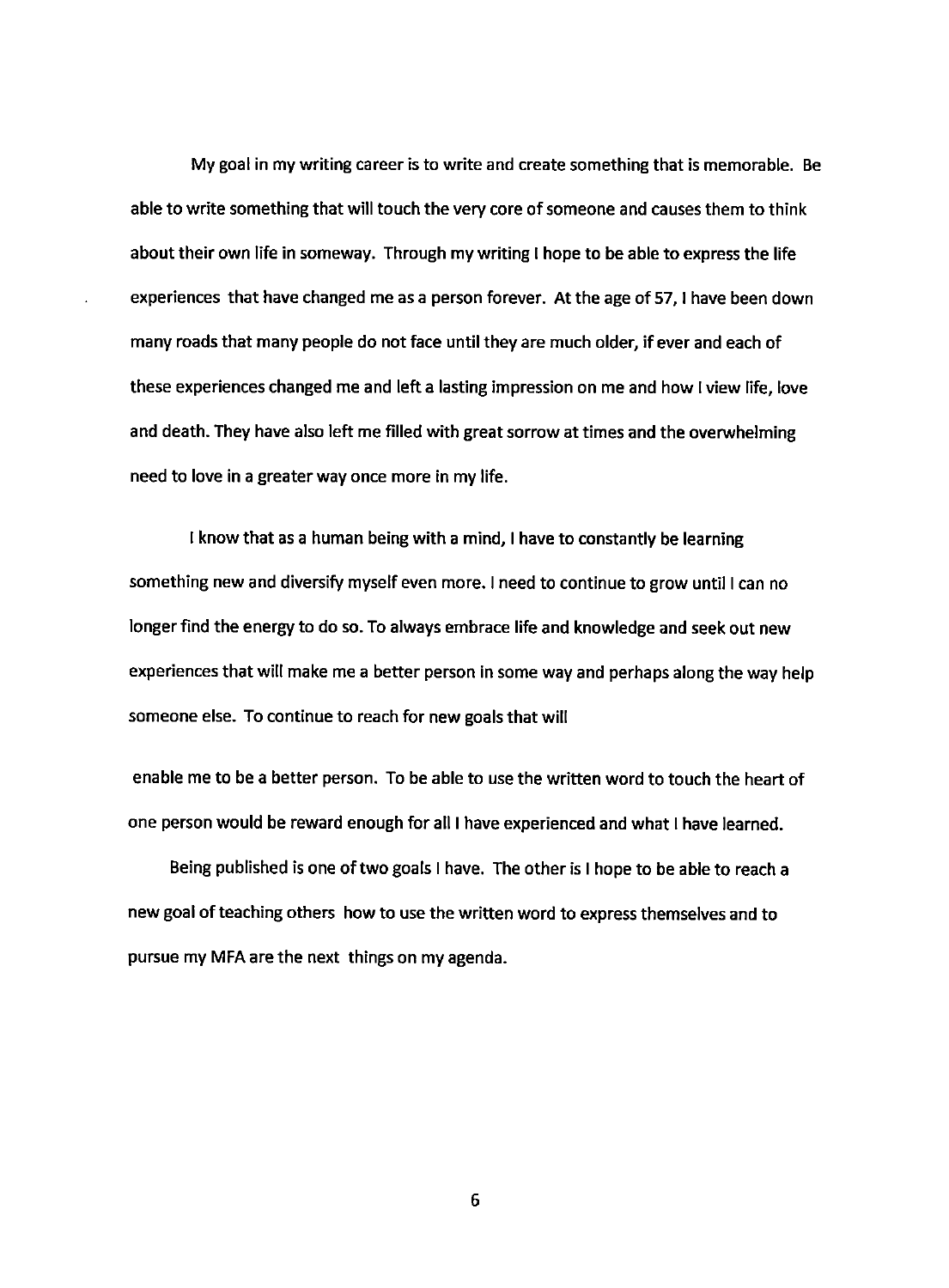# SECRETS IN A BOX BY CHARLOTTE JOANN CAIN

Annie sat in the chaise lounge on her parents deck hoping that she could control her emotions long enough to say good-bye to her parents. The scene in the dining room was just about more then she could bear and it had been going on for as long as she could remember, with never knowing the why. Annie had been discussing her wedding plans with her parents and how she wanted both of her grandmother's there, when her parents gave each other this look that she could not read and starte\_d telling her she would have to choose which one she wanted there the most, because they would not both come. What had happened that would not allow these two women to be in the same room at the same time. Annie had always thought it strange, but could never get a straight answer from any one when she asked that question a million times while she was growing up. Annie finally rose and entered the house to tell her parents she was leaving and would see them in Knoxville in a few months.

"Where did the box come from?" Bill asked. He picked the box up and shook...  $\hat{H}$ ; but no sounds were made. "What's in it anyways?"

"None of your business", Annie said. "Why do you want to know anyways?"  $\rm V\ll 1$ Atilitie grabbed the box from Bill's hands and clinched it tightly against her chest.

"I was just curious. You've been acting really strange lately" as he released the box into her hands. Annie gave him an angry look and shrugged her shoulder.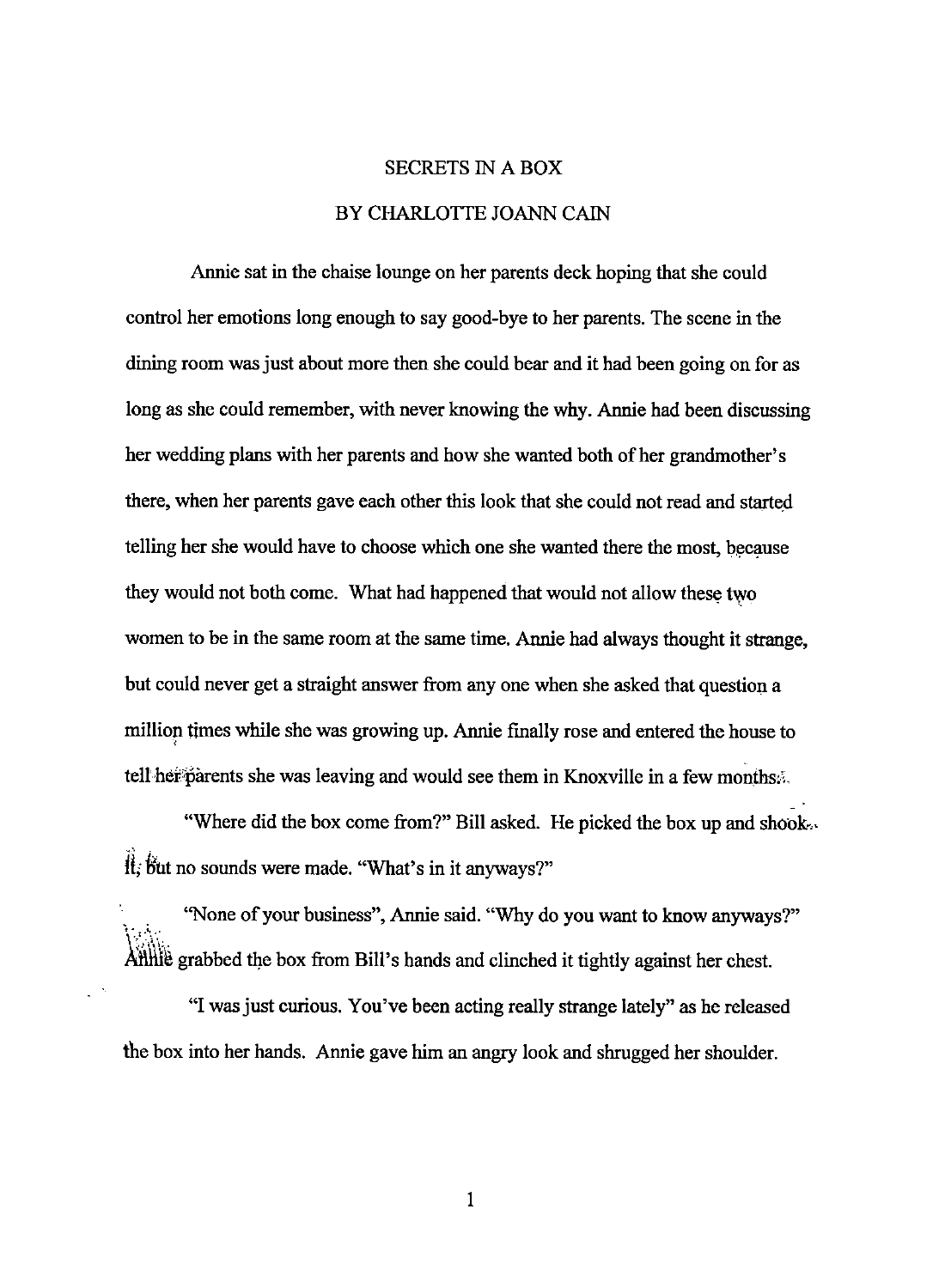"I'm sorry. The box is from my mother, but I have not wanted to open it. My mother called me and told me she was sending it to me and that all my questions about things would be answered and told me it held *secrets* from a long time ago." Bill looked at Annie a bit strangely.

"Why haven't you opened it?"

"I guess I'm afraid of what is in it", she said. Bill placed his hand on her shoulder and told her,

"Perhaps it's time to find courage and open the damn thing". Annie looked up into his face and smiled.

"Perhaps it is time."

Annie picked the box up from the table where she had laid it and tore off the brown paper wrappings. She gently lifted the flaps of the box and peered inside. Inside the box were several bundles of letters, all tied together with different colors of ribbons, packed tightly in the box, wedged tightly from side to side like a can of sardines. It was no wonder it made no noise when you shook it. It couldn't, there was no room left in the box to allow any movement. It was like someone had packed them in here for safe keeping and didn't want anything to happen to them. Annie looked at Bill, "I really don't feel right, reading someone else's letters." she told him.

"Well I think it will be alright or your mother wouldn't have sent them to you." She gently dislodged the first bundle of letters. They were tied together with a pale blue ribbon. Annie pulled the first letter out of the bundle. It was addressed to her grandmother Pearl Fox. That in it's self was not strange, but it was from her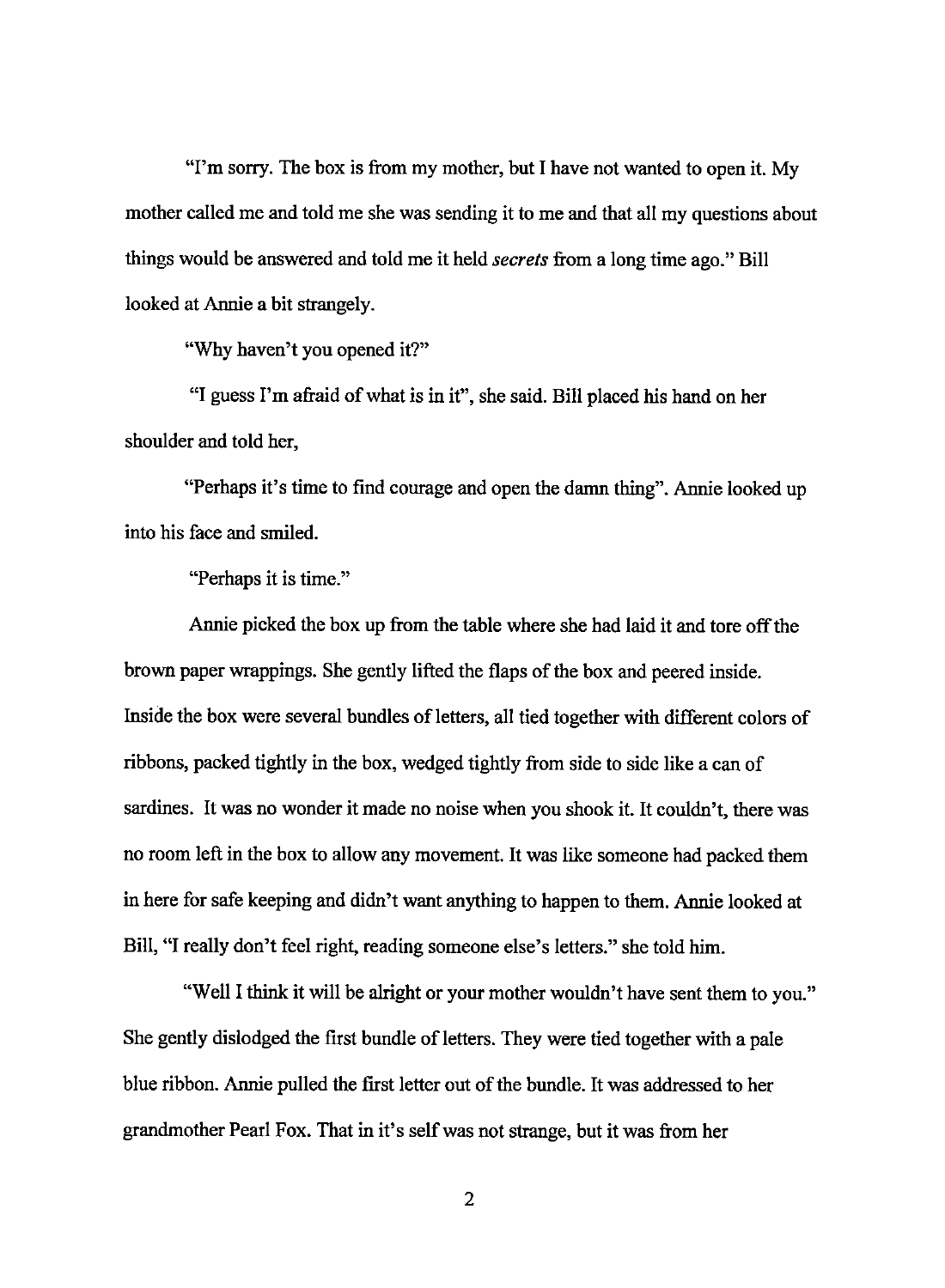grandfather Joseph Roberts. This letter was from her mother's father to her father's mother. Why would they be writing to each other? She was under the impression they didn't even know each other until her parents married. Her grandfather Robert's had died when she was a very young-child, some kind of terrible accident that no one wanted to talk about.

Annie explained all of this to Bill as she debated with herself if she should read the letters or not. Bill said, "I know it doesn't seem right for you, but you need to read them. If this is going to answer all your questions about your two grandmothers' refusal to be in the same room at the same time, then you need to do this."

Bill sat down on the couch and Annie sat next to him with the box in her lap. Annie pulled the first letter out of the envelope and gently unfolded it. It was dated September 1, 1939. It began:

#### *My darling Pearl,*

*I have been so anxious about writing to you, but I could not let you think that I had forgotten you.* 

Annie knew her face must be showing the shock that she was feeling for Bill gently reached out his hand and touched her on the arm. "What ever the letter says, just remember your mother felt you needed to know what secrets they hold," With her hands trembling ever so slightly she nodded her head and continued reading.

*Pearl, I still can see your sweet face, when I came to tell you good-bye. The sun touching your hair of gold and the red that tried to peek through. Your cheeks so pink against the alabaster skin of your face. I can't forget the way your blue eyes filled*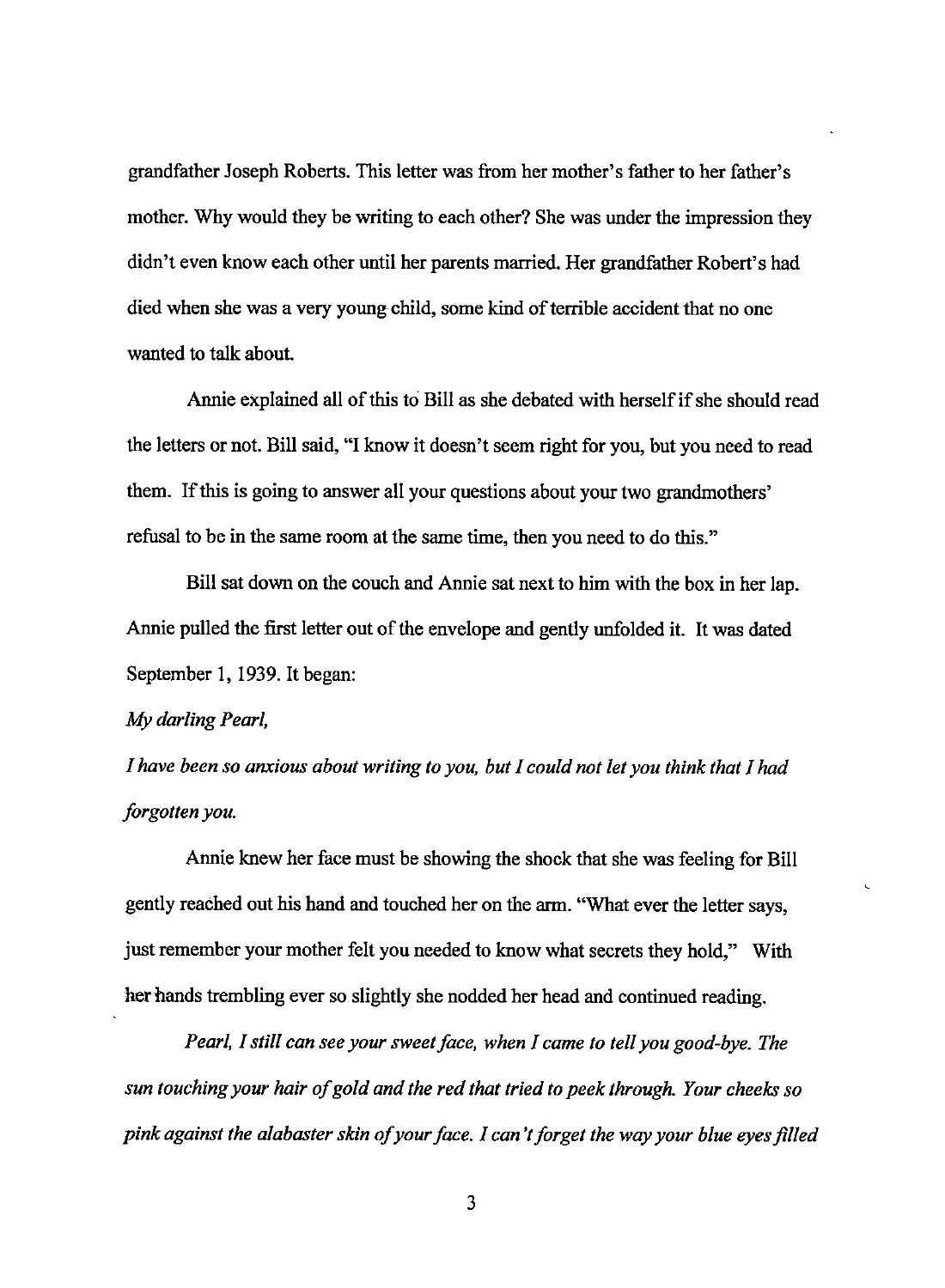*with tears as you tried to smile and wish me a happy journey. Pearl, I am miserable without you. I don't know why my grandfather insisted that I make this trip or why I agreed to it. This is a lonely place. Everywhere I go here in Europe there is talk of Hitler's Nazi's. The fear is evident. I know my grandfather wanted me to see his homeland, but it would have been more tolerable had I been allowed a traveling companion, but he insisted that I must take this journey alone. He said it is so I will understand better how he felt when he was fleeing his homeland to come to America when he was a young boy.* 

*I long to come home soon so that I can see you and hear your sweet voice in laughter. My journey is to take me to Ireland, Spain, Austria, and England. Austria is where my grandfather was born, but my grandmother is from Ireland so he said I might as well see her homeland as well. I leave England in a few days for Ireland. Please write to me at the address I have enclosed.* 

## *Sincerely,*

## *Joseph*

This was all so strange. Annie folded the letter and returned it to the aged envelope from which she had taken it. Bill asked, "What was in it"?

Annie replied, "Not much really, it's just that I had not realized that the two of them had known each other before my parents married." Annie could not tell Bill that it appeared to be some kind of love letter between them. She wanted to tell Bill this, but she was a bit stunned at the moment. She gently pulled the next Jetter from the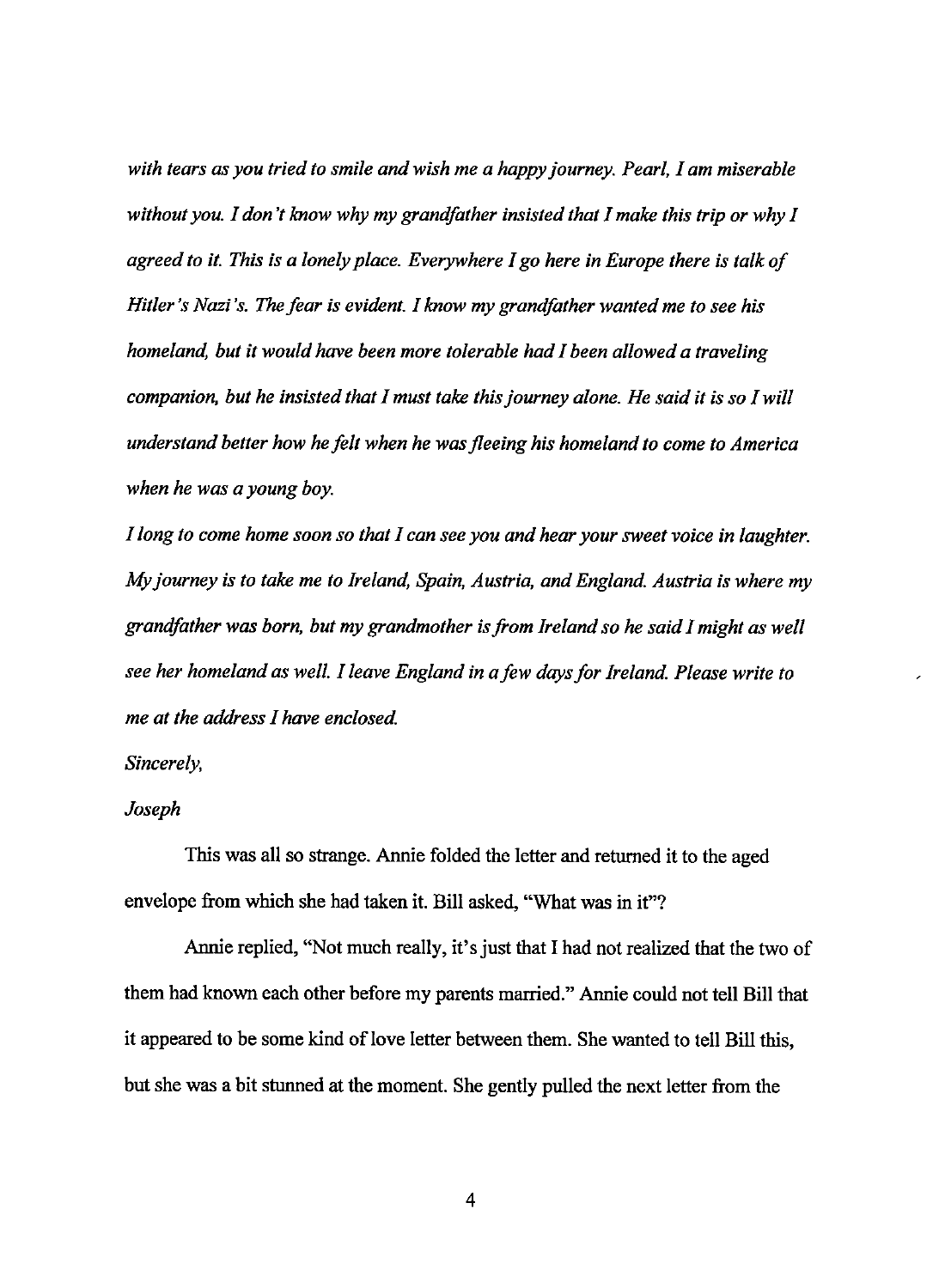ribbon and opened it. It was in the same hand writing, written a few months after the first.

*November 12, 1939* 

*Dearest Pearl,* 

*I have waited patiently to hear from you. I do not understand why you have not written to me. Have I misjudged how we felt about each other? Was not our hearts filled with the same sweet joy? I beech you to please write, for I long to know you are well and nothing is wrong.* 

*Sincerely,* 

*Joseph* 

Annie neatly folded the letter and returned it to its place. Bill could see that she was getting a bit upset over what ever she was reading. Annie pulled the next letter out. Finally this letter was from Pearl to Joseph. Annie's hand trembled more as she unfolded the letter and began to read;

*December 15, 1939* 

*My dearest Joseph,* 

*I know I should have written to you sooner, but I did not know the words to tell you what has happened. It seems a lifetime ago that you were here with me. I often lay in my bed at night trying to remember every word we ever spoke to each other, every time we laughed, every gentle moment we shared. Your face is forever etched in my mind and in my heart.*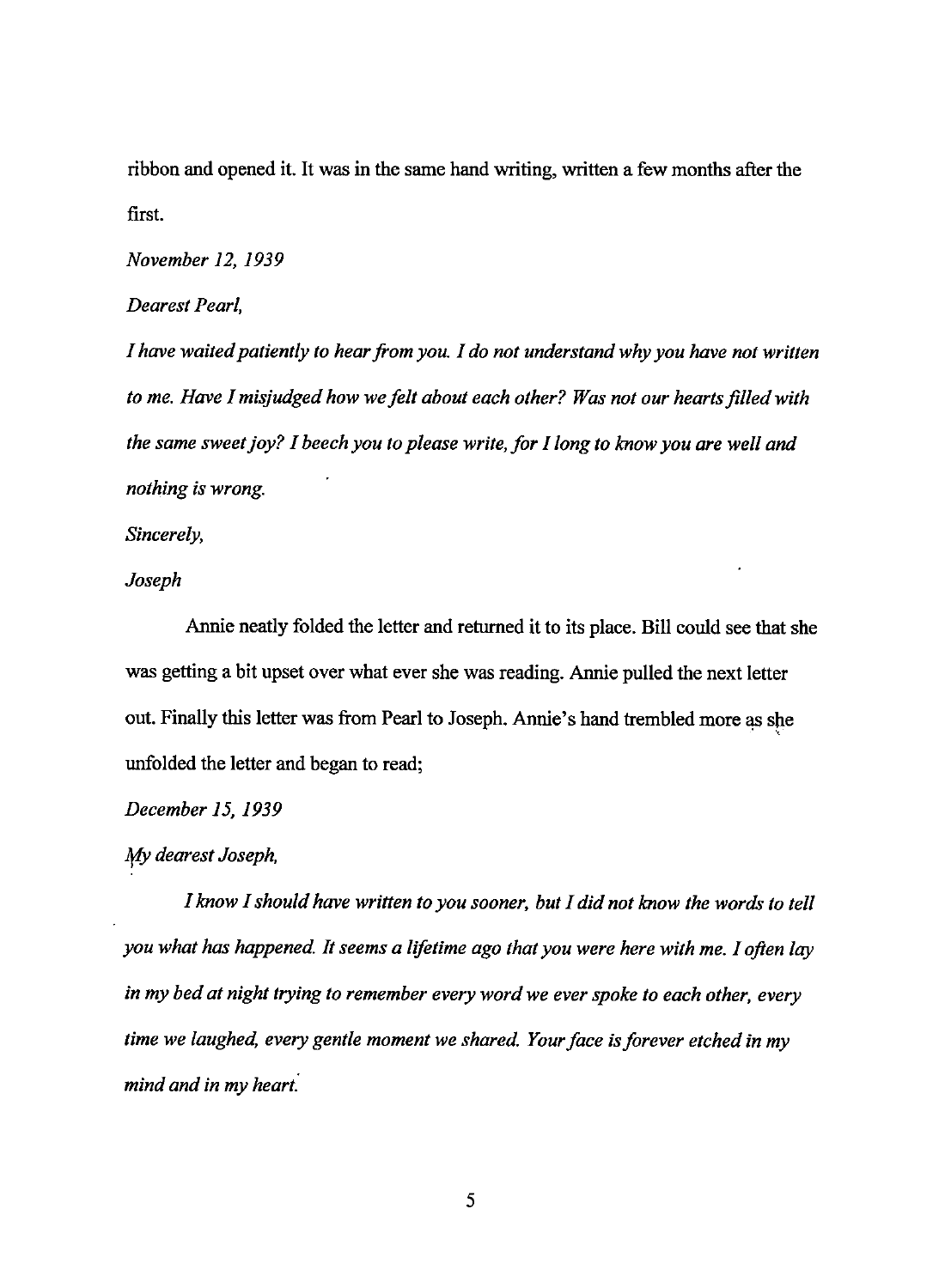*Joseph for under my heart now lays the evidence of our love for each other. In April our child will be born. My father has sent me to stay with his sister Lilly in Kingston. For here I can live the lie they have told everyone, without anyone being the wiser. I must pretend that I was married for just a short time and that my husband was killed in a terrible farming accident. Joseph I am so miserable without you. Please return and rescue me from this prison.* 

*Your true love always,* 

#### *Pearl*

Annie wanted to cry for her beloved grandmother. How horrible things must have been for her. Annie replaced the letter and took out the next one. It was written in January 1940. The postmark was from Austria. Her grandfather had made it to Europe now. From what she remembered of her school history classes this would have been when Austria had just been occupied by Hitler's army. World War Two was just breaking out. Her grandfather was Jewish. It would not have been safe for him to have been there.

*January 31, 1940* 

*My Dearest Sweetheart Pearl,* 

*I will return to you and our unborn child as soon as it is humanly possible to do so. When I arrived in Austria things here were not good for an American and certainly not for a Jewish American. 1 have been detained for the time being. The police have taken my passport. Something about needing to make sure I am not a spy or something. They assure me they will return it to me in a matter of a few days, but I*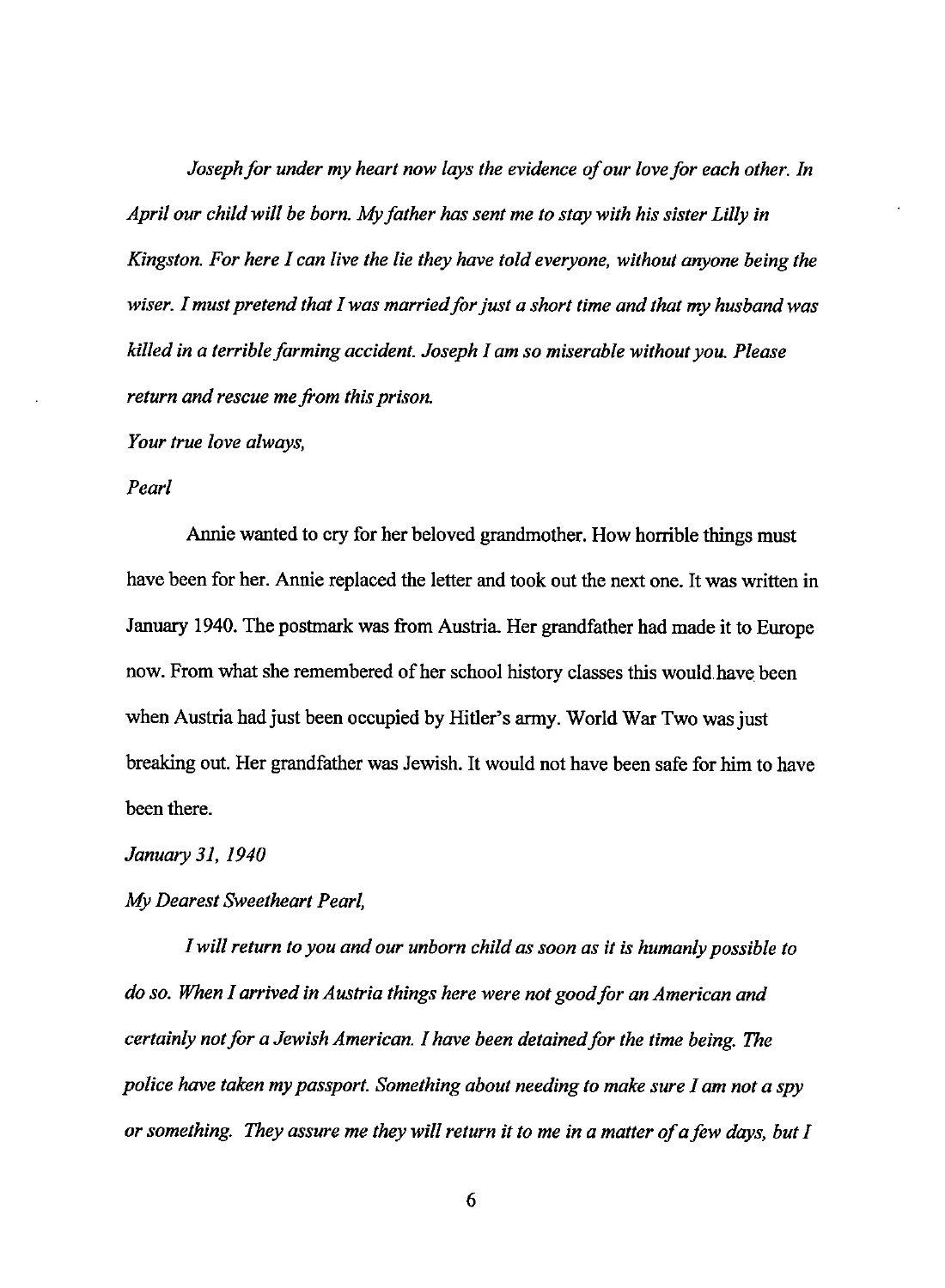*fear they won't. Please know that I am doing everything I can to return to you and that I love you and our unborn child with all my heart. Pray for my safe return to you. Forever yours,* 

*Joseph* 

"Oh no!" Annie said the words out loud.

Bill at once asked her "What's wrong?" Annie ignored his words. She grabbed the next letter out of the ribbons without even putting the last letter away.

*February 12, 1940* 

*My darling Pearl,* 

*The police have released my passport to me and I will be traveling to Stockholm tomorrow. I should be home in a few weeks. I will go from Sweden to Spain and then home. By the time you receive this letter I should be on the last lag of my journey home to you and our child.* 

*Stay faithful in my love for you. I will not fail you.* 

*With my whole heart,* 

*Joseph* 

Again Bill asked," What is wrong your face is white as a sheet?"

Annie replied, "Things are complicated, but it seems my grandfather was being held by the Nazi's in Austria and he and my grandmother were in love with each other". She did not want to reveal any more then that to Bill at the time. After all these were her family's secrets. She knew she would eventually share them all with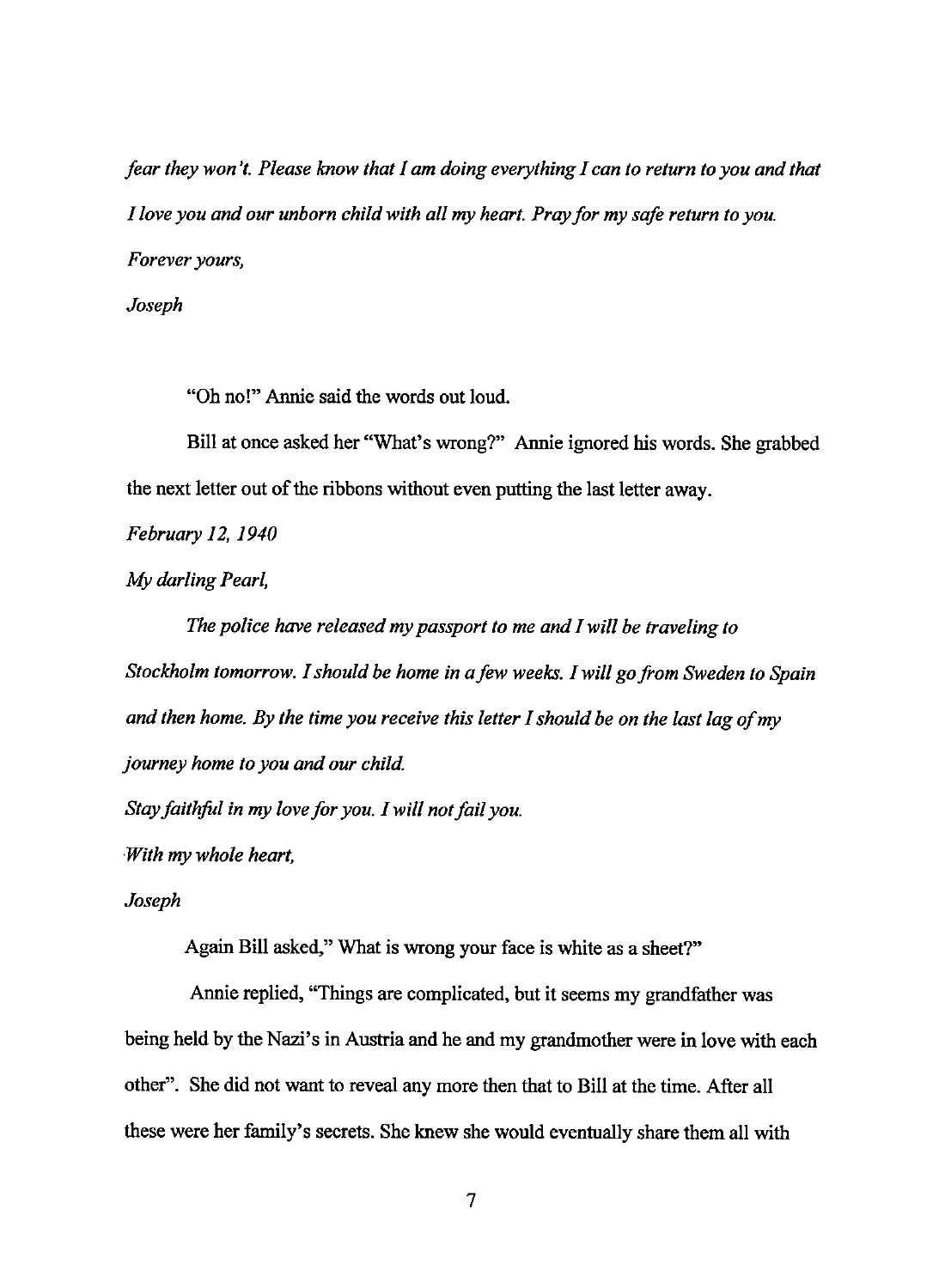Bill, but right now she needed to digest them for herself. She returned the two letters to their rightful place. Bill urged Annie to tell him what was wrong, but she insisted that it was nothing really. She took out the next envelope it wasn't a letter, but a telegram. Annie removed it from the envelope.

*March 15, 1940 Dearest Pearl, stop, I am boarding the ship in one hour. Stop. I have also telegraphed my father...stop....I will be boarding a train as soon as I reach New York...stop....I have requested my fathers help to get to you....stop. I* will be there soon....stop...Love Joseph. Stop

Annie returned it to the envelope and then told Bill most of what she had read up to this point for she couldn't keep secrets from the man she was planning on marrying. Bill told her to go ahead and read the next letter, it was from Pearl to Joseph. As she opened it she saw that it was dated in the summer.

#### *June* JO, *1940*

#### *My Dear Joseph,*

*Why didn't you come back to me like you promised? My father has arranged for me to marry in two weeks. I am to marry a man by the name of Jeffery Fox. He is a mill owner and operator over in Morristown. He and his family are considered to be well to do. Jeffery is in his 40's and has never been married. My father has known him for a long time and they have come to an agreement of a dowry being paid. I do not know where the money came from that my father paid to Mr .. Fox for my father's business has not been doing so well lately. Mr. Fox has agreed to marry me and to*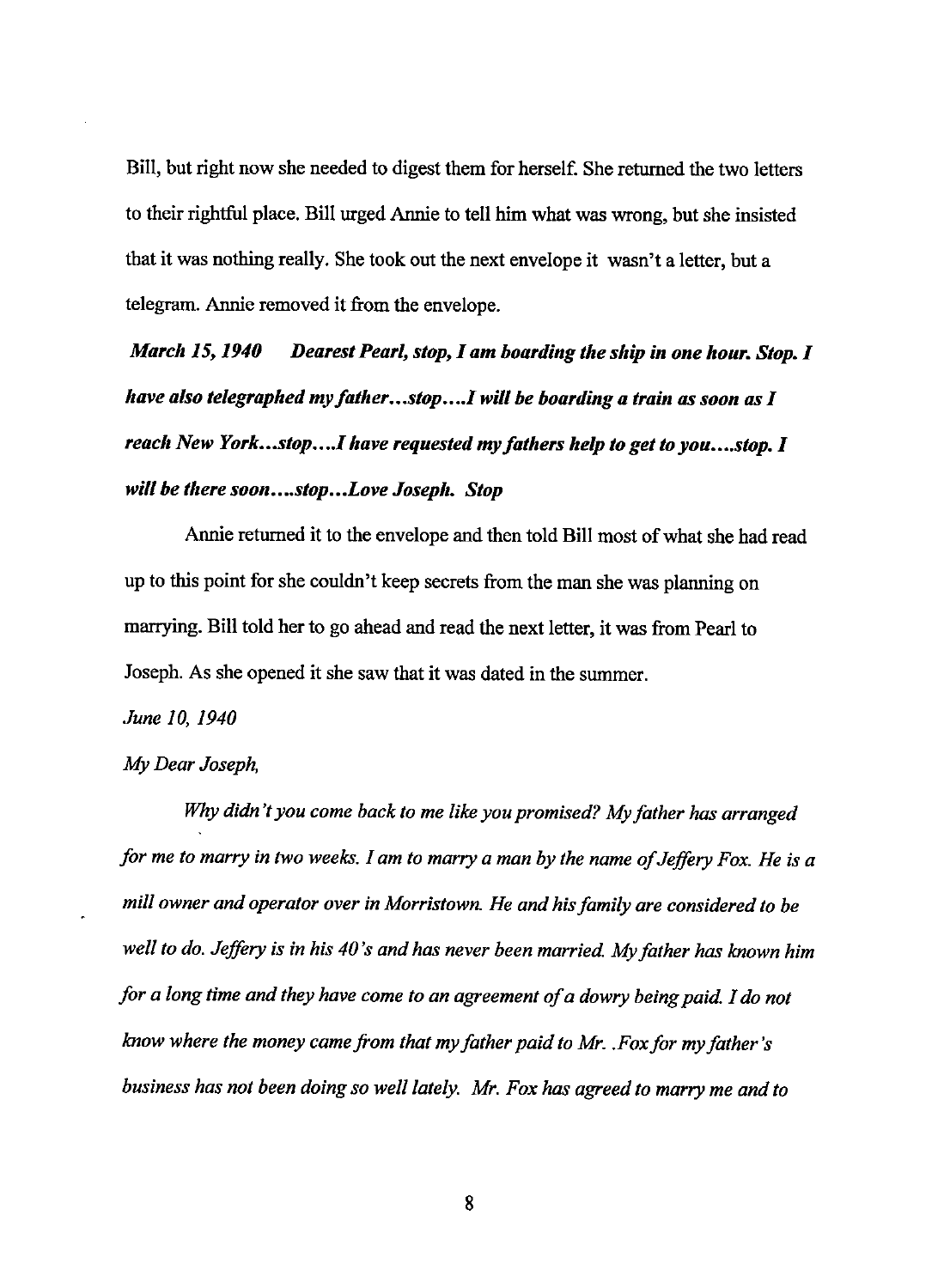*adopt our child as his own. Since you have failed to return to me, I don't see what else I am to do. I have heard nothing from you since you sent the telegraph.* 

*Our daughter was born on April 2, 1940 and she is beautiful. She has my fair blond hair and blue eyes, but her face constantly reminds me of you. She has your nose and mouth, and when she is cross I can see you so plainly in her. For the most part she has a wonderful happy disposition. I have named her Josephine Anna and her last name will now be Fox. I hope that someday our paths will cross again. I do not understand why you failed me and our child, but I do know I will always love you. Forever in my heart,* 

## *Pearl*

As Annie folded this letter and returned it to the worn and faded envelope she kept thinking about her beloved Aunt Jo. Aunt Jo was the child that the letters were speaking about.. Dear sweet loving Aunt Jo, who was a strong willed and independent woman. She always spoke her mind, no matter what. If Aunt Jo happened to hurt your feelings, she did not seem to care. She had never married, but it was rumored that she had been engaged once and had turned down several other offers over the years. Perhaps the reasons for never marrying would also be in the letters. After all she had just been going through the first bundle and there were several more.

How many secrets were buried in this box? What other secrets were buried inside the contents of these letters waiting to be revealed to her? She would only know the answer to these questions after reading them all. Annie knew she would read them, ' but she did not want to read anymore of them today. She needed time to think about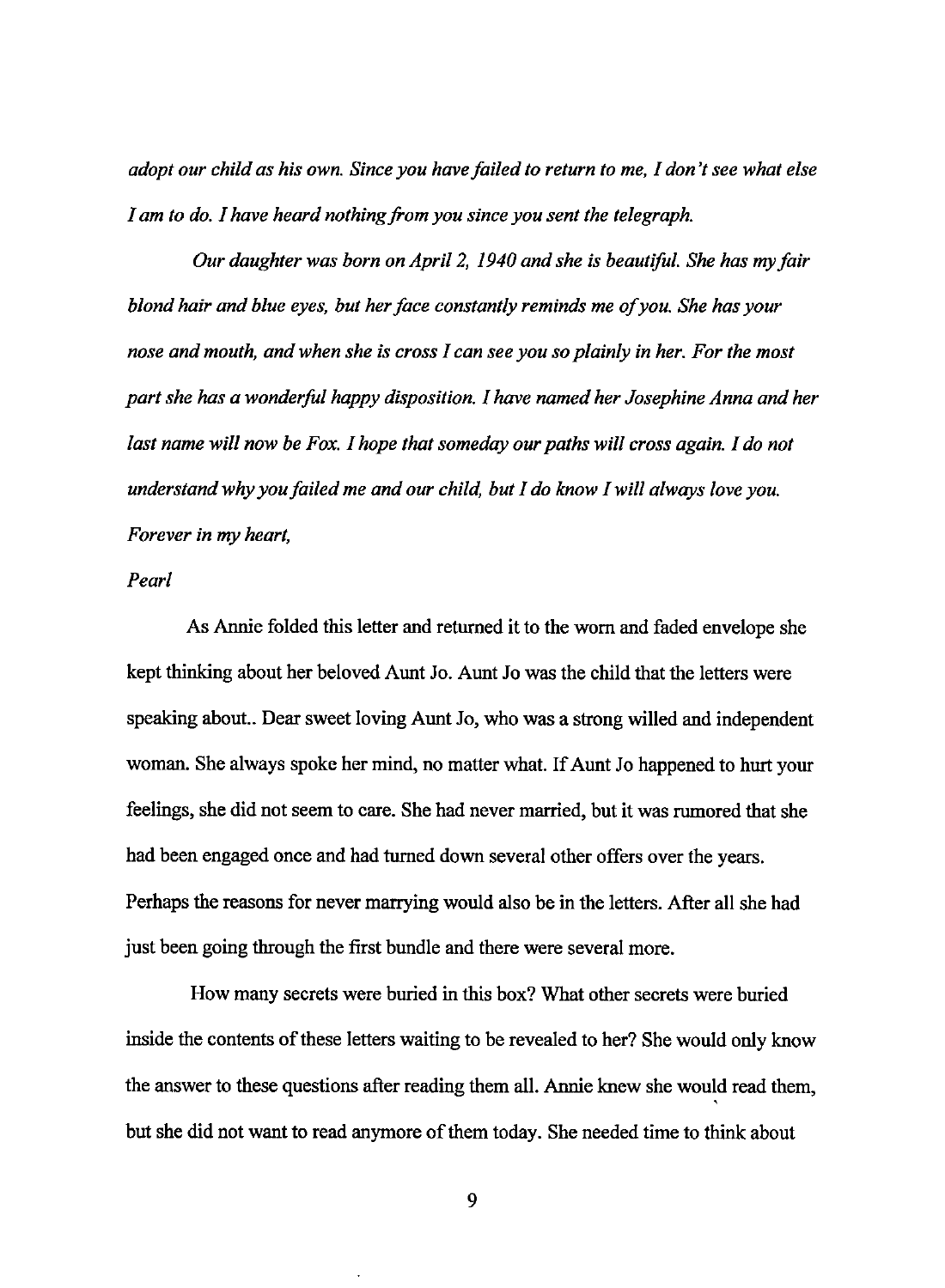what she had learned so far. She wondered about what her father and mother thought about all this, or if they had even read the letters themselves.

What had kept Joseph from returning to Pearl? So many questions were now in her mind. Would the letters answer them all? She did not know, but for now she must rest. Annie needed to think about things and how strange this all was and why she had never been told any of these secrets until now.

Annie asked Bill ifhe would mind going home early tonight instead of staying with her until ten like he usually did and he agreed. Annie told him she would call him before she went to bed and she would see him tomorrow when they went to the bakery to taste samples for their wedding cake at noon.

"Ok Annie, it's ok, I know you have had a bit of a shock and want to be alone to think. I'll see you tomorrow, sweet heart." Bill then took Annie in his arms and kissed her good-night and left.

Later that evening Annie lay on her bed thinking about her Grandpa Joe and what she could actually remember about him. She could remember what he smelled like most of all. Peppermint and cigars mixed up with a hint of old spice cologne. She could remember his smile and laugh and how he would swing her around and hug her. He seemed such a stranger to her now.

She thought about Grandma Pearl and could almost picture her as a young woman and in love for the first time. Grandma Pearl was kind and cared about those around her, but most of all she even cared about people she didn't know personally. Every year while Annie was growing up she would go stay with her Grandmother and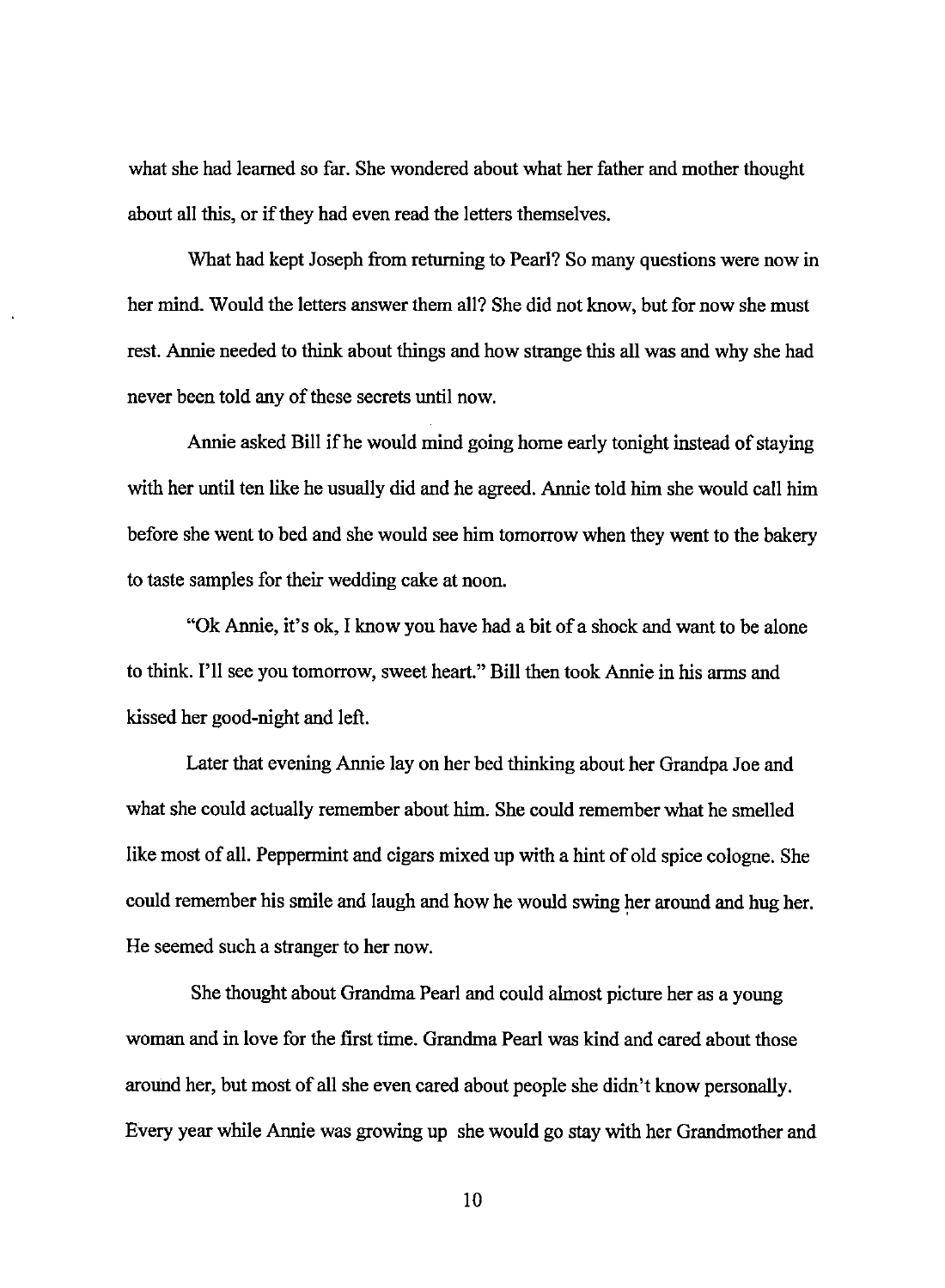she would always make her help her bake cookies and cakes and go with her when she would take them to the nursing homes, and to the neighbors that had small children that were struggling. Grandma Pearl always told her it was good to show love to strangers. She always found a way of having a toy for every child they visited and a few dollars for those in need. Annie could not think of one person she admired more than her Grandma Pearl.

Annie called Bill as she had promised and they talked for two hours about all Annie had learned so far and she told him she was afraid of what else she would learn from the letters. " Bill maybe I would be better off not knowing why my two Grandmothers won't have anything to do with each other."

"Annie, you are being silly. I am sure that what ever secrets those letters hold your parents feel strongly that you need to know so you will understand things better and maybe not ask so many questions."

" Maybe so. I just know that I can't believe I never knew that Aunt Jo was bothof my parents sister. How could they have kept that from me? And if they kept that from me what else did they keep hidden?"

"I don't know Annie, but honey you will find out soon enough. Just read the letters and I'm sure you will find out all there is to know."

" I guess you are right. Well honey I guess I better say goodnight. I love you. Sleep well and I'll see you tomorrow. I know we are going to be busy tomorrow with work and having to fit the tasting in during lunch. Don't eat too much breakfast or you won't be able to taste all the cake."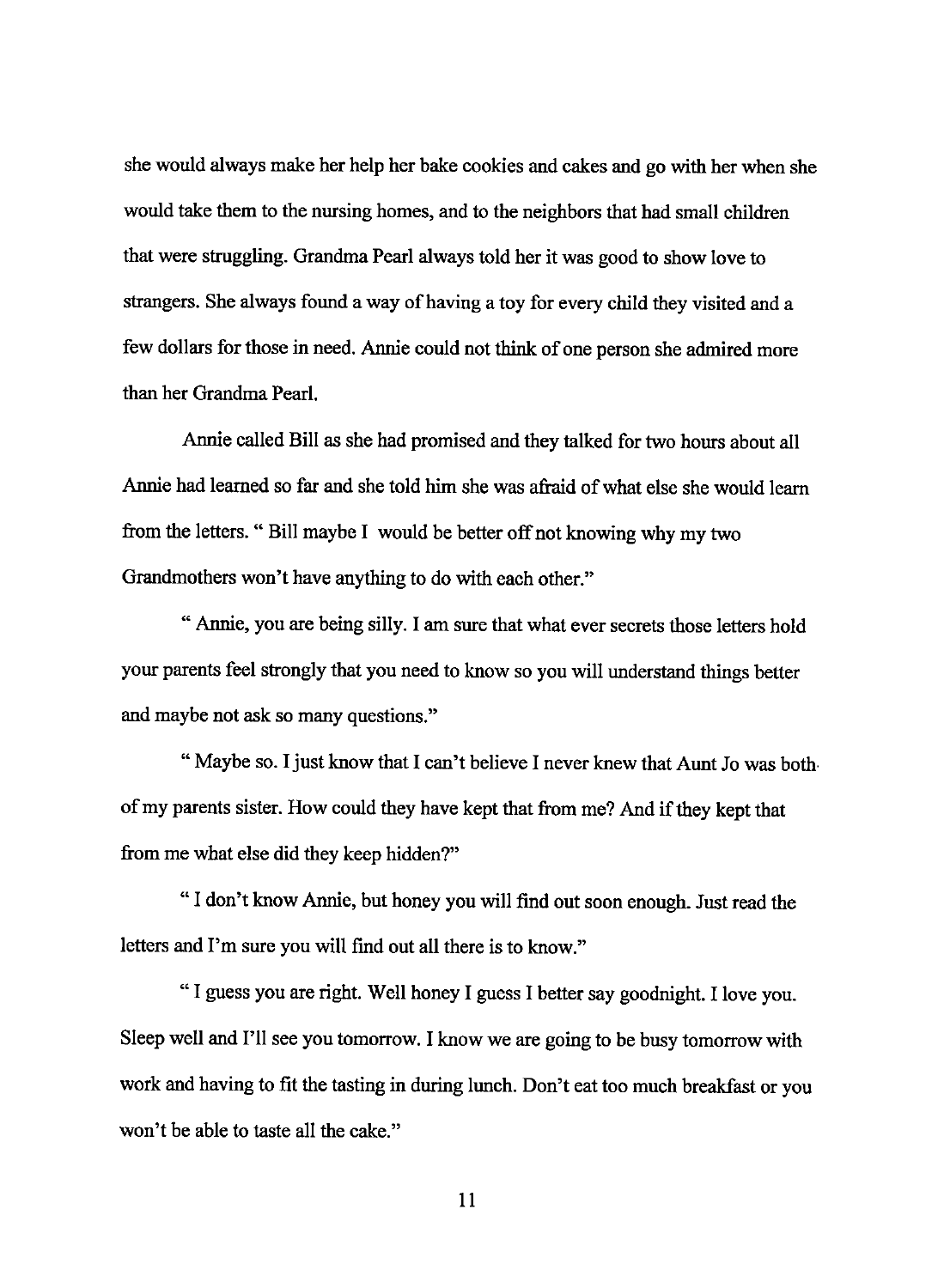"Speak for your selfl won't have no problem eating all that cake." Annie laughed. "Good night, love."

"Good night" Bill hung up the phone and Annie did the same and rolled over and snuggled down in the bed between the covers and closed her eyes and went to sleep.

The next morning when Annie woke up she felt like she was on edge, not only physically, but on the edge of discovery of something that she knew would stay with her for the rest of her life. She could just barely remember a dream she had last night about her two Grandmothers and she felt like the dream was trying to tell her something, but she couldn't remember what it was. She put the rest down to the excitement of the day and the wedding preparations.

Annie got up and rushed around getting ready for work and as she was about to leave remembered that she had several errand that day after work to take care of. She grabbed her list off the night stand and looked over it.

*Noon Meet Bill at Suzy's Bakery and pick out cake flavor and design.* 

*4:30 Stella's Bridal Shop for alterations.* 

*Pick* up *wedding invitations from Brooks Brother's Stationary Pick up Bridesmaids gifts from Taft Jewelers.* 

Annie smiled as she raced down the stairs and out the door to make it to work on time. Thankfully she only had to walk two blocks to work and it was a beautiful sunny morning and it was going to be a good day.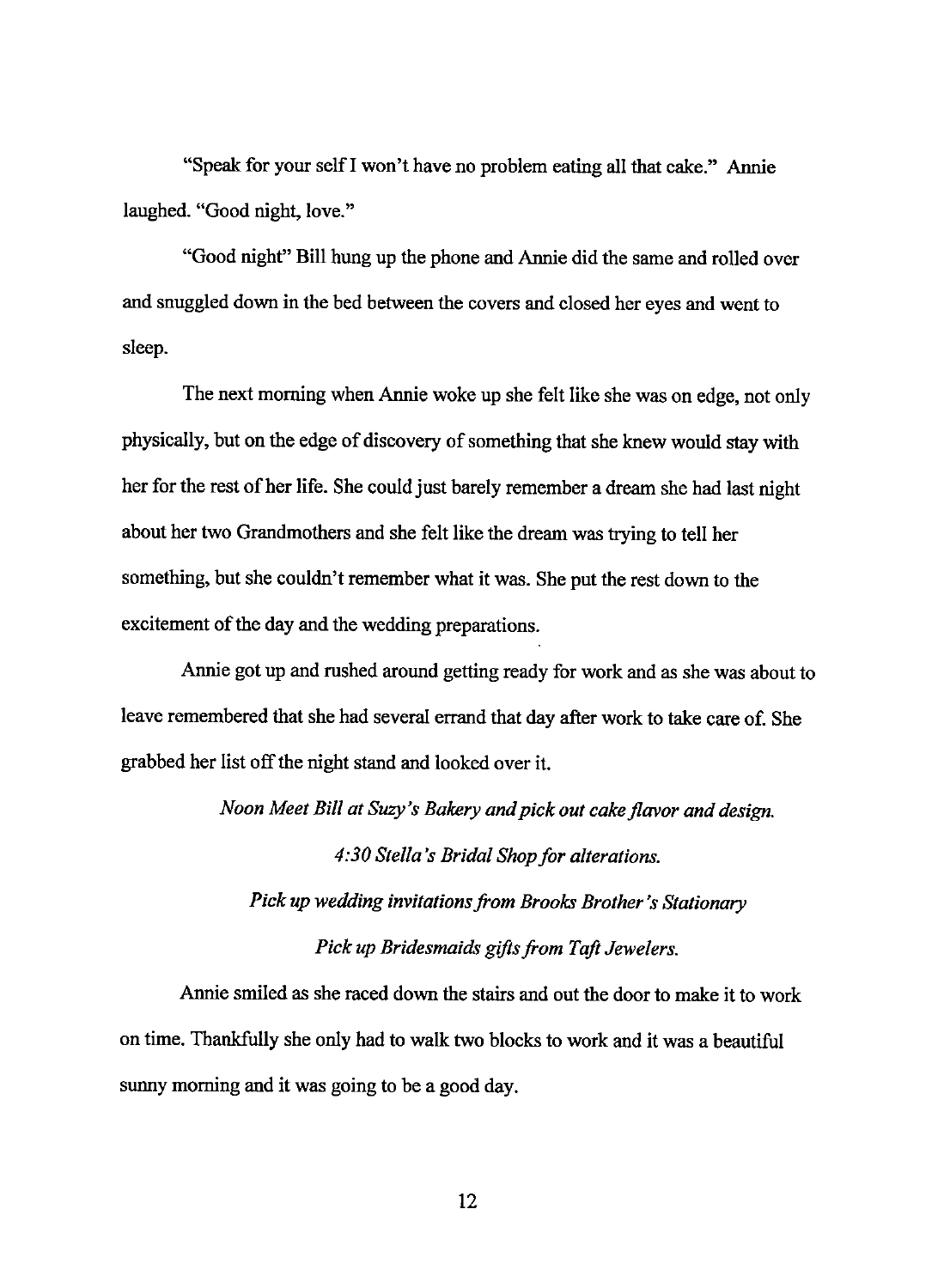At noon Annie was waiting outside Suzy's bakery on Bill. Where could he be? He knew they only had an hour to do this. Annie was pacing up and down in front of the shop when she heard Bill yell at her. "Annie, I'm here, sorry I'm late, I had to deliver an order across town and got hung up in traffic." as he rushed up to her.

' "Well you made it, now let's go eat some cake." Annie looped her arm through Bills as they entered the bakery.

The owner Suzy greeted them as they entered and seated them at a small table in the far comer of the room." So are you ready to taste some of the special cakes we do?"

"That's what we came for." said Bill.

" Well I will be right with you. Let me go get the tray."

When Suzy returned a couple minutes later she had a tray with two large plates with seven different pieces of cake on each one. She placed the plates in front of Annie and Bill and sat down in the remaining chair.

"The first cake I would like you to try is the pink cake. It is raspberry rum red velvet cake and it has a rich cream cheese icing between the layers and the outside icing is butter cream." Annie and Bill each tasted the cake. As they tasted the smooth hint of rum and the chocolate and raspberries they looked at each other and smiled.

"I would like you to rate each cake on this sheet of paper I have prepared for you to help you make your decision." said Suzy, as she took the paper out of her folder and placed the paper on the table for them.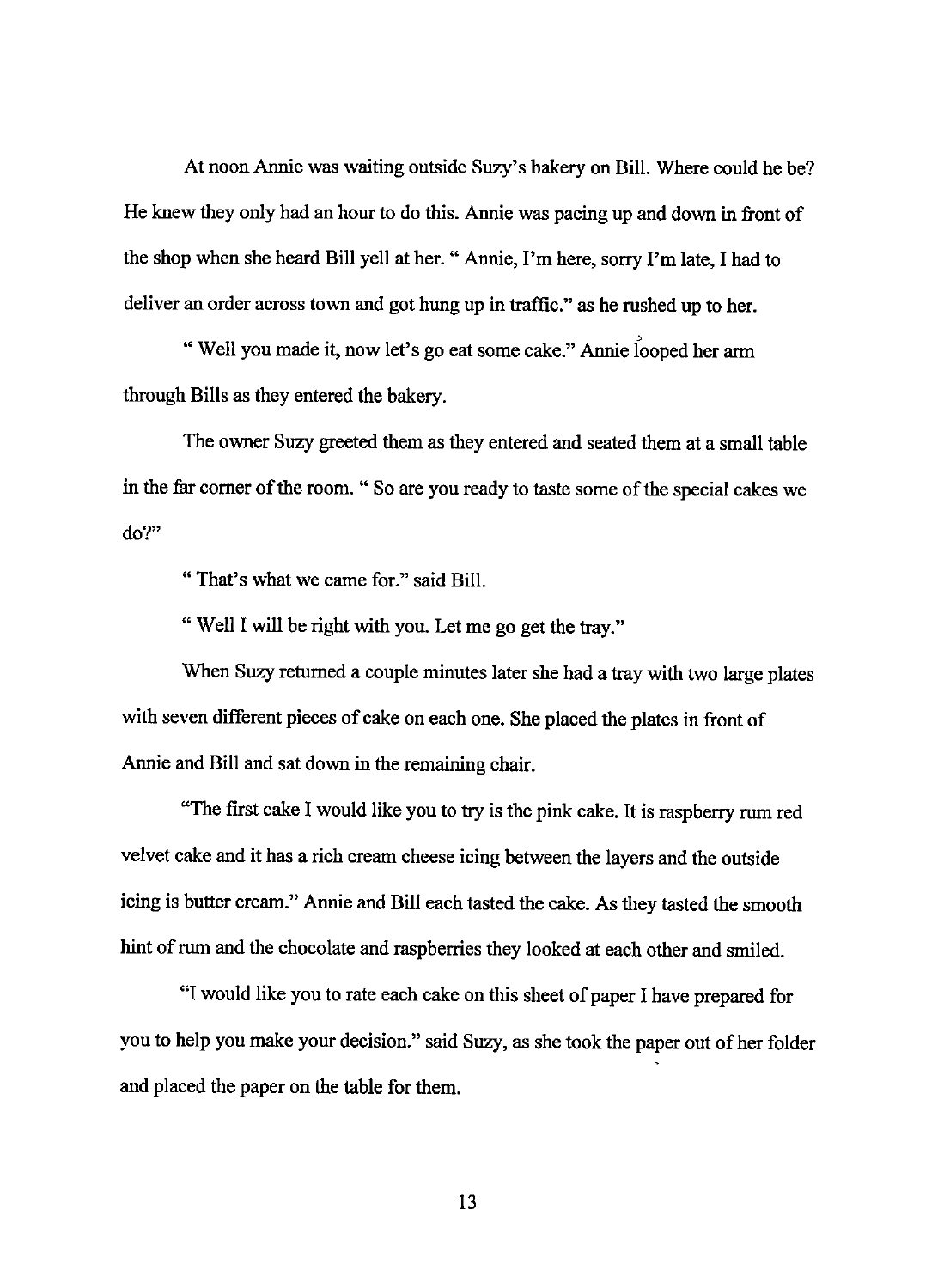Annie and Bill each placed a number by the cake name and proceeded to taste the next one.

" This next sample is the orange flavored one and we have apricot preserves between the layers and butter crème icing."

Annie and Bill rated this sample.

"The next is the chocolate cake. This is a sweet German chocolate and the icing is fondant. "

Annie and Bill rated this cake. " I really don't think chocolate would be a good choice Annie. Remember Julie is allergic to chocolate."

"Yeah, that's right. Wouldn't be a good thing to poison a bridesmaid would it." said Annie.

Annie and Bill proceed to taste the remaining pieces and decided that they liked the raspberry rum red velvet the best and asked it they could have three different flavors." Why that would be a wonderful idea." said Suzy. That way we don't have to worry about Julie's chocolate allergy. They could just tell her to just stay away from the pink cake.

Annie and Bill decide to have the white cake with butter cream icing as the top layer and the orange cake with apricot jam filling as the middle layer, and to do the grooms cake in lemon with strawberry filling between the layers with the cream cheese icing.

Suzy then showed them several styles of cakes and Annie chose a three tier square cake with a large bow that streamed down the sides and with flowers nestled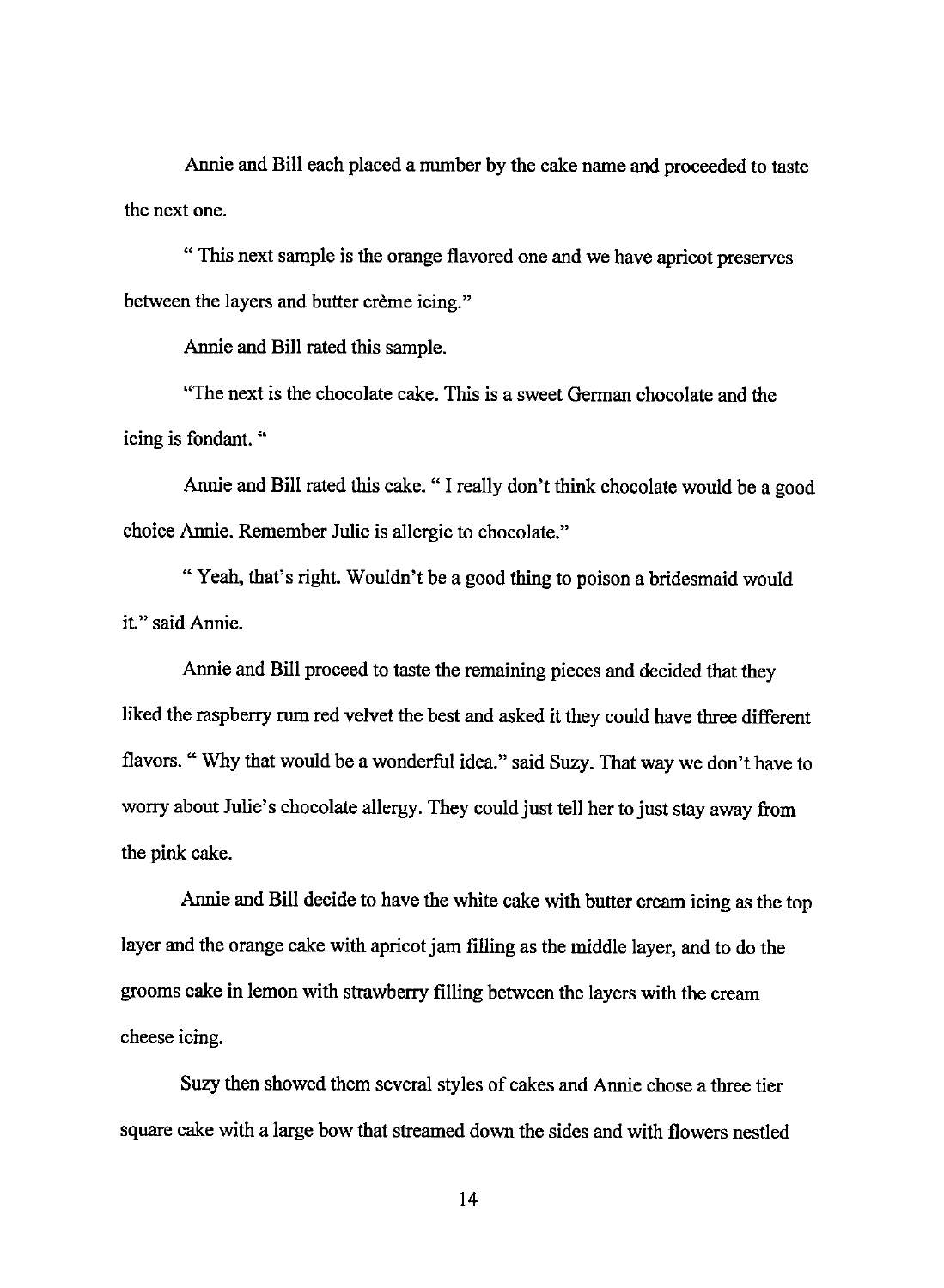around the bow and around the base of the cake. The top layer would be the white cake, the middle layer would be the orange and the bottom layer raspberry rum red velvet cake. This cake would feed 150 people and they were inviting 140 people to the wedding and reception. So this would be the perfect size cake. Annie did not want to save the top layer for their first year anniversary.

Suzy told Bill and Annie she needed a 25% down payment on the order and the remainder to be paid a week before the wedding. Bill took out his check book and paid for the cake in full. "Bill, I told you my parents were going to pay for the cake."

"This is our wedding Annie. We will pay for as much as we can afford and I can afford to pay for the cakes. "

" Alright. Bill honey I have to get back to work. I'll see you this evening ok?"

"You go a head, I've got this. See you later." Annie bent down and gave Bill a quick kiss and headed out the door and back to work.

The rest of Annie's work day went by fast and as she was getting ready to leave she remembered that she had forgotten to tell Bill that their prenuptial marriage counseling meeting with Pastor Lee had been changed to Saturday afternoon at I :00. She would have to tell him tonight. Why did Friday's have to be so busy? Now I have to take care of those errands or I will not have things done in time, she thought as she raced out the door.

Annie first stopped at Brooke's Brothers stationary and picked up the invitations and then Taft's jewelers to pick up the bracelet, necklace and earrings she had gotten for Julie, Jan, and Nicole..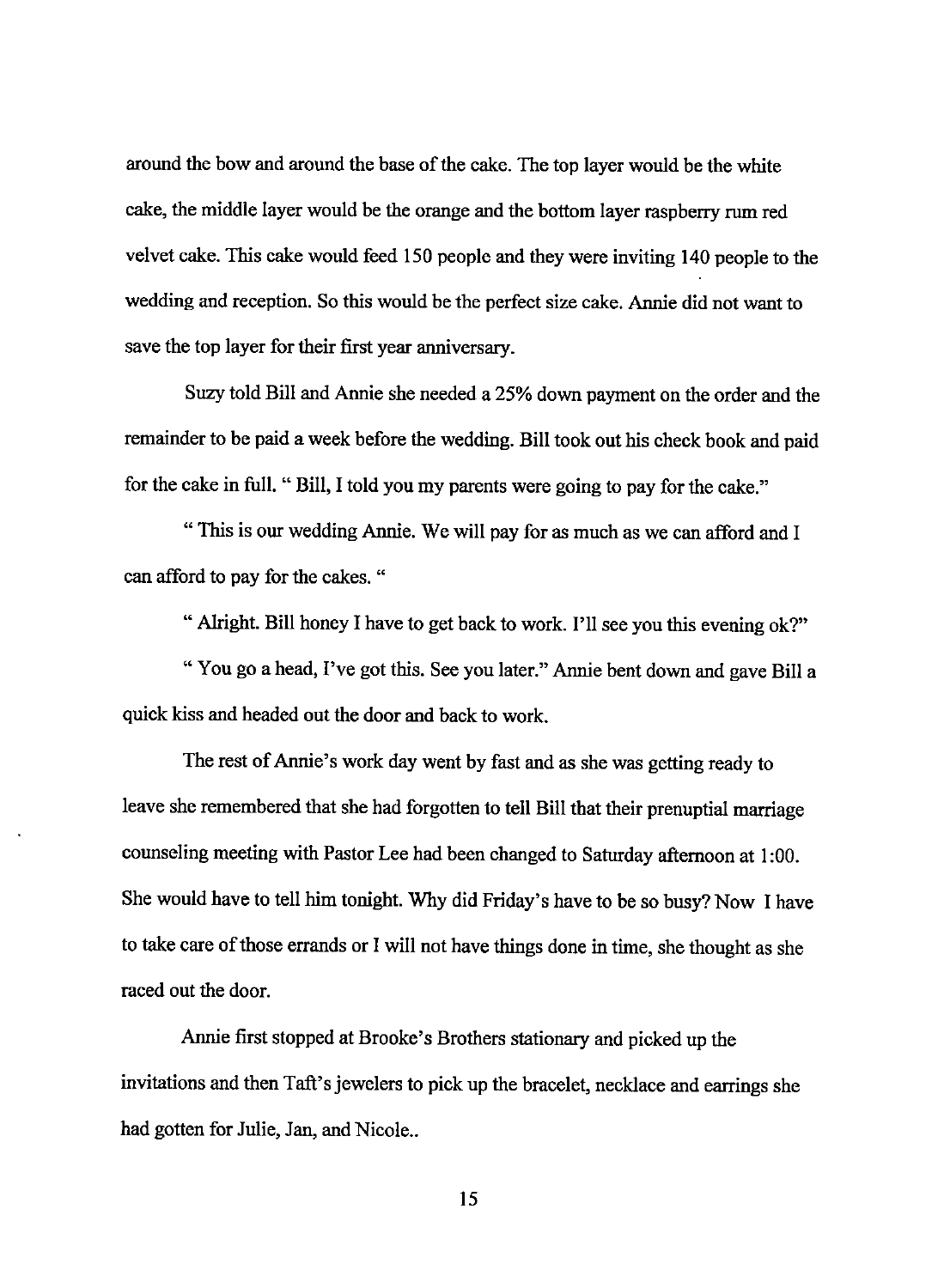She had had an inscription put inside each of the bracelets. They were sterling silver and engraved with hearts and leaves around the center of the bracelet. Inside each was engraved, my best friend for life. I love you and the date. She knew they would all like the choice. The necklace and earrings were sterling silver as well with pink ice settings. They would look beautiful with the soft pink dresses they would be wearing. Annie had always loved the color pink and so her wedding colors were going to be pink and white. The girls would each be carrying a bouquet of pink and white sweetheart roses. The dresses were made of pink taffeta with a softer pink overlay of dotted swiss. The neckline was a boat neck and they had little cap sleeves. A fitted bodice and a full circle skirt that stopped at the knee. Annie knew they were a bit oldfashion, but she loved the retro look. The girls would be wearing white sandal high heels and have a white headband on their heads with a pink flower on one side. All the girls had long hair so this would look great on all of them.

Annie's next and final stop was Stella's bridal shop for the alterations. Stella greeted Annie as she entered the shop. " Hi Annie, I bet you are getting excited, what is it now six more weeks until the wedding?"

" Yes, just six more weeks and I am going crazy with all the last minute stuff I need to get done. I believe we have two or three more prenuptial counseling sessions with Pastor Lee, I have to mail the invitations out, once I put the address labels and stamps on them, I still need to get my going away outfit, order the flowers and some way get both of my grandmother's to agree to come, which is probably going to be the hardest thing to accomplish."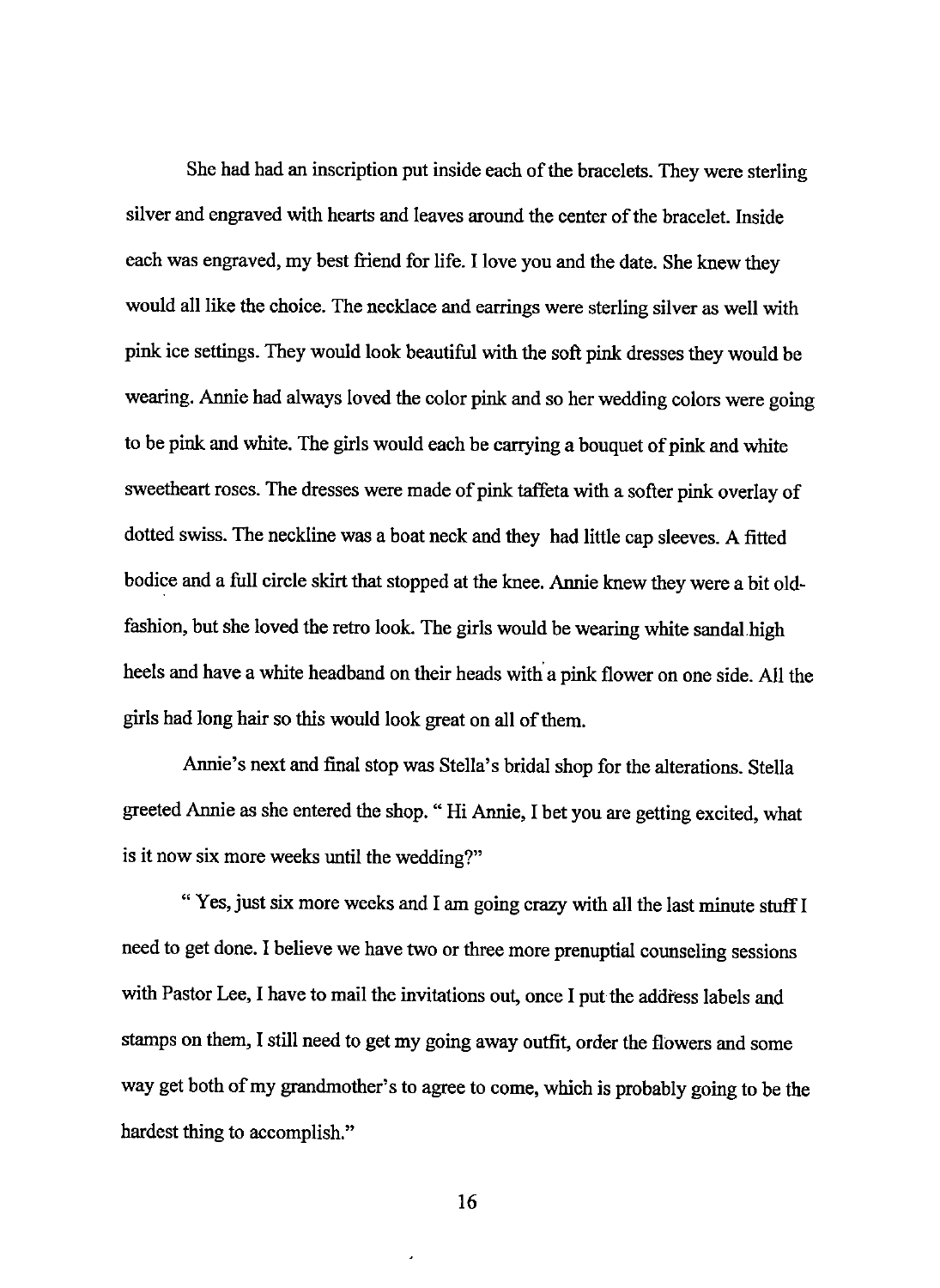" Annie, I am sure you will persuade them both to come, I will say a prayer for you and ask God to help you with this."

" Thank you Stella, I will probably need it. They have never been in the same place at the same time as far back as I can remember."

"Well let's get you into that wedding dress and get it fitting right."

" I'm ready"

Annie went into the dressing room and put on the gown and Stella pinned and marked the alterations. Annie removed the gown and redressed.

" Stop back next week and try the gown on again and if it fits right, you can take it home."

"Thank you Stella. See you next week."

Annie raced home and when she got there Bill was waiting on the stoop. " Why didn't you go on upstairs?"

"It was to nice outside to wait for you up in the apartment. I love this weather. You want to go down to Lakeside diner for supper tonight?

"Yes that would be great, we haven't been there for awhile. Let me take these bags in and change my clothes."

"Ok, I'll wait for you here and enjoy this beautiful sunshine."

Annie took the bags upstairs to her apartment and changed into shorts and a top and then she and Bill got in his car and drove to the Lakeside diner. The diner was situated next to Cherokee Lake which is near Morristown, Annie's hometown. It would be nice to take a short drive to the lake on a beautiful day like this. The scenery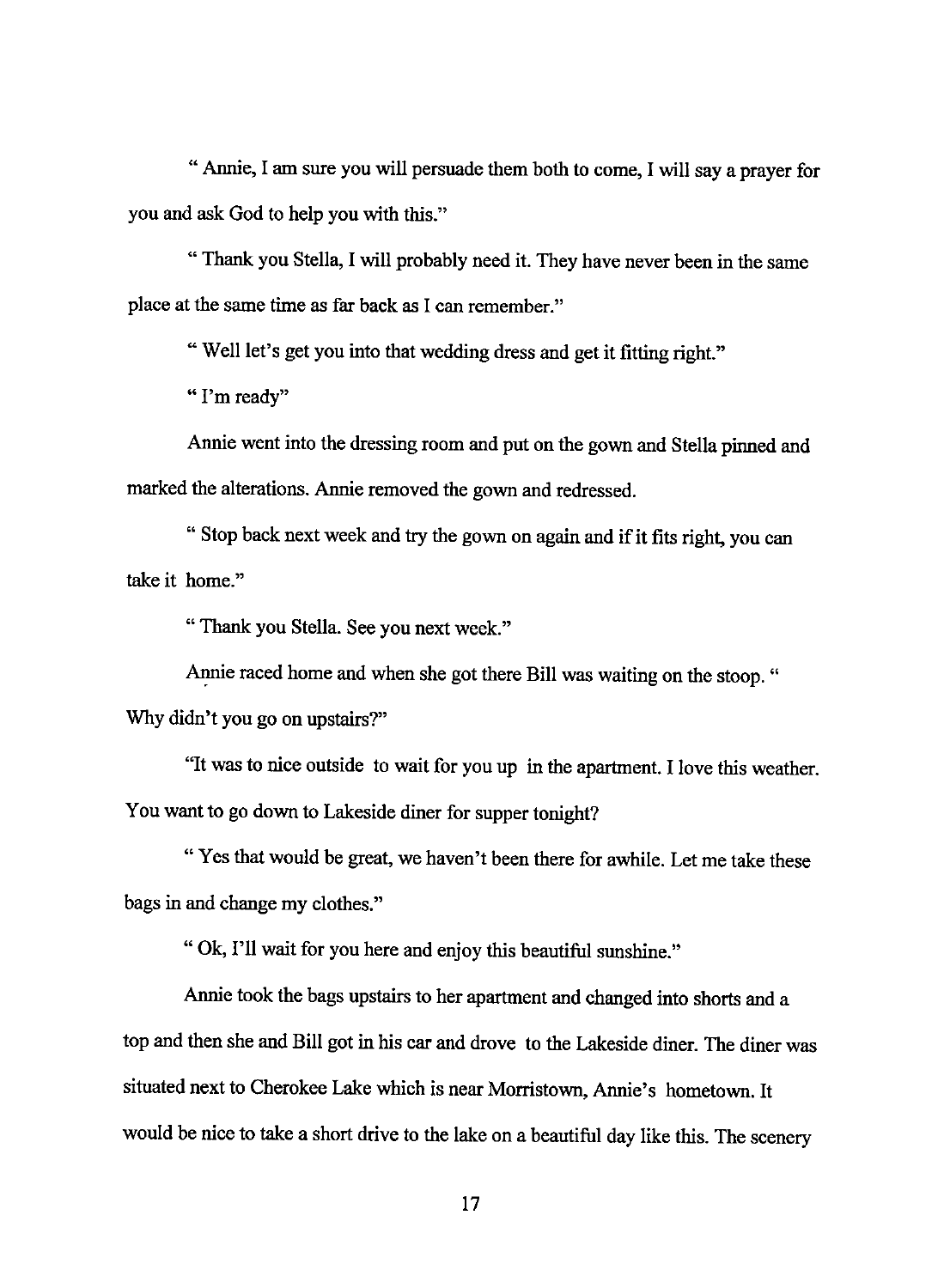was beautiful. Annie loved the glimpse of the mountains as you travel east from Knoxville. " Annie you want to stop and see your folks?"

"No not really. I just want to have a nice evening with you."

"Ok if that's what you want."

So they drove up to the lake. The diner parking lot was nearly full when they pulled into it. " Guess everyone else had the same idea we did." said Bill.

"Well that's alright, they still have outside seating available and I'd rather sit outside anyways," said Annie.

" Do you know what you want to drink?" asked the waitress as she came up to them.

" We'll both have sweet tea, one with lemon, one without. "said Bill.

"I'll get your drinks while you look over the menu", and the waitress walked off.

" Not real friendly is she?" said Bill.

"Doesn't appear to be." said Annie.

" Well , what looks good to you? I think I'm going to have the fried catfish, hushpuppies, cottage fries, coleslaw and lemon meringue pie." said Bill.

' " Are you hungry tonight or what? " asked Annie.

"Hey I haven't had anything this afternoon except cake."

" That's right, we didn't did we? Well then I think I will have the Rainbow trout, a baked potato with the works and a salad. For dessert I want the cheesecake with strawberries."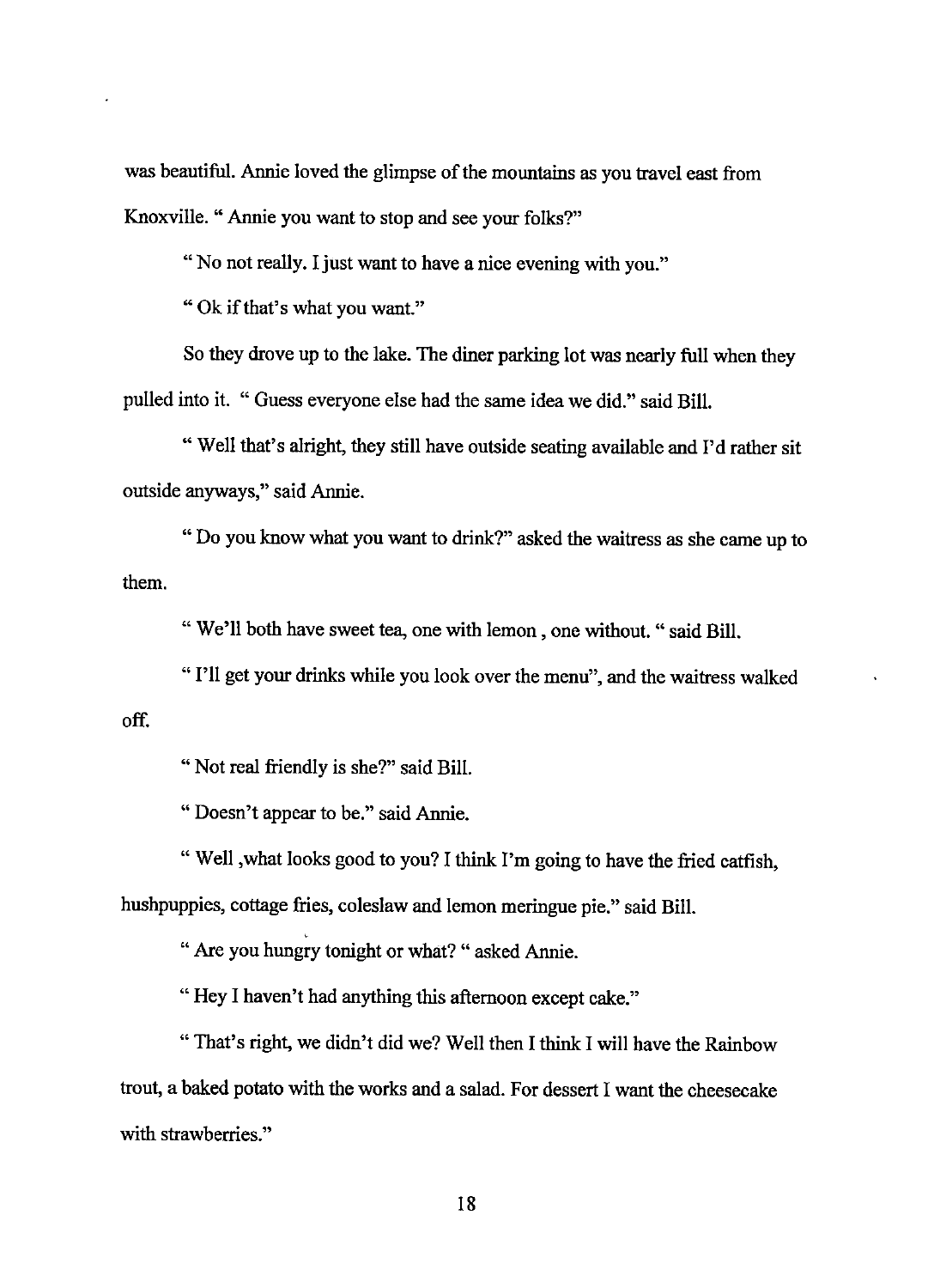" Sounds good to me." said Bill

When the waitress returned Bill gave her their order and she didn't say another word to them.

" That waitress has to be the most unfriendly waitress I have ever seen"

"Bill, maybe she's just having a bad day."

"Maybe, but she could at least try to smile. It's a beautiful day . How could you have a bad day on a day like this?"

"Bill, you just don't understand that people have bad days. You are always so up."

" Not always, I've had my own bad days before, plenty of them before I meet you. Since then I choose to try to find something good in everyday, even when things aren't going well. God gives us each new day as a blessing and that is how I want to look at life."

" And that is one of the things I love about you. Your positive outlook is something I wish I could have all the time."

mind." " You can Annie, you just have to stop allowing your emotions to control your

" That is a typical male attitude if I ever heard one."

" Here we go again."

"No we aren't, there comes our supper."

Bill was saved from another discussion of what it's like being a woman vs. being a man by the arrival of their waitress and the food they had ordered.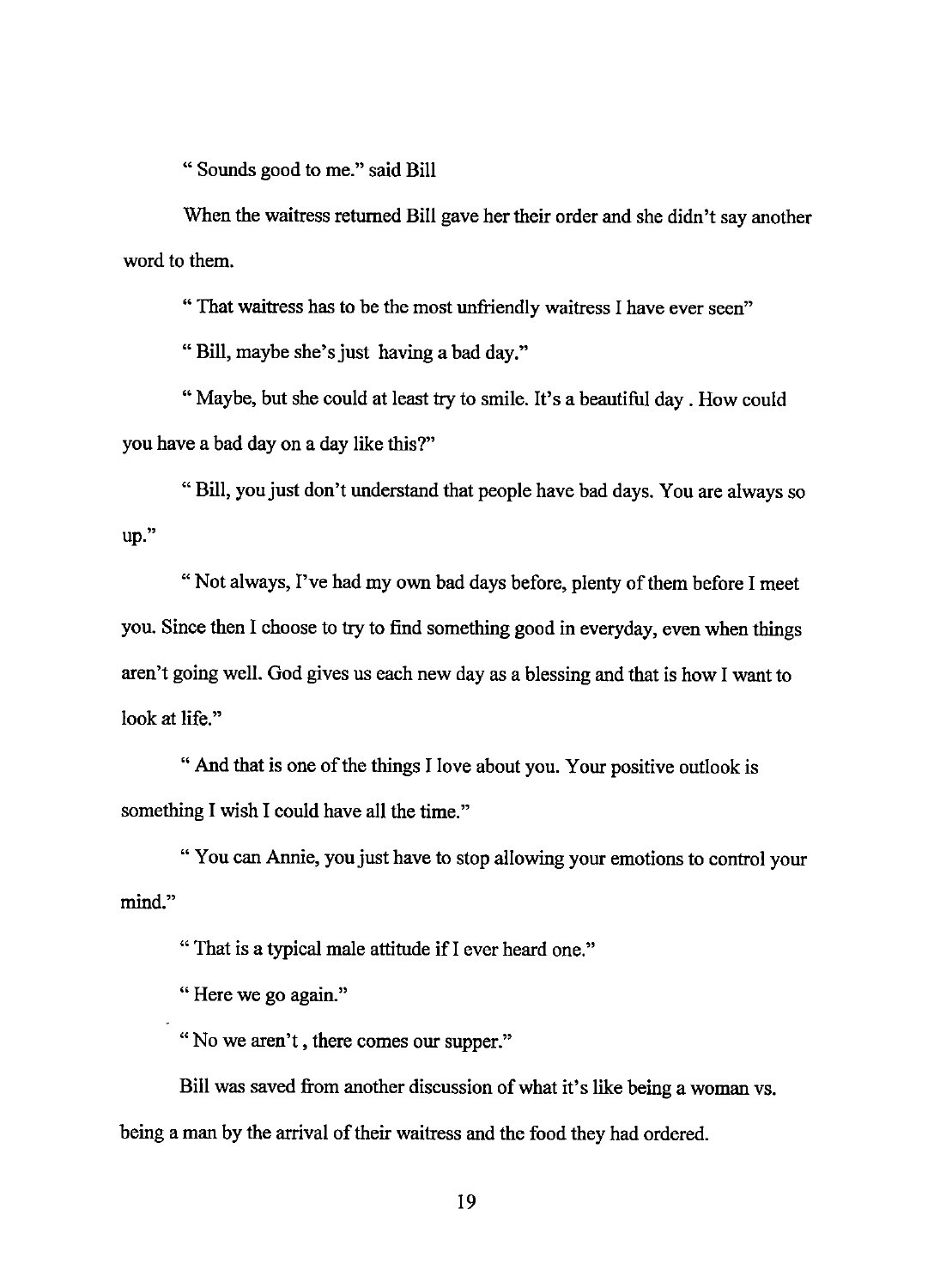"That has got to be the best catfish I have ever eaten."

" Same here with the trout."

"We really should come up here more often."

" I would like that."

" You know I use to live up at Newport and my mom would bring me and my grandmother here every summer for the fourth of July. We would eat supper here and then watch the fireworks off the dam. She would always get us a cabin for the night. That was the only vacation we ever had."

"That sounds nice. She must of loved being around water."

"She always said she just wanted to be close to where her father was."

" Her father, did he live around here?"

"He use to, but he died shortly after she was born."

" That's to bad."

" So what's on the calendar for tomorrow?"

"Oh, I nearly forgot again. We have to meet with Pastor Lee tomorrow afternoon at 1:00."

" Glad you told me, or I would have been out playing golf."

"Ha, Ha, you know good and well you don't play golf."

"Well I might one day."

"Not as long as you play softball."

" You're right, I do love softball."

"Well I guess we better head back to the big city of Knoxville."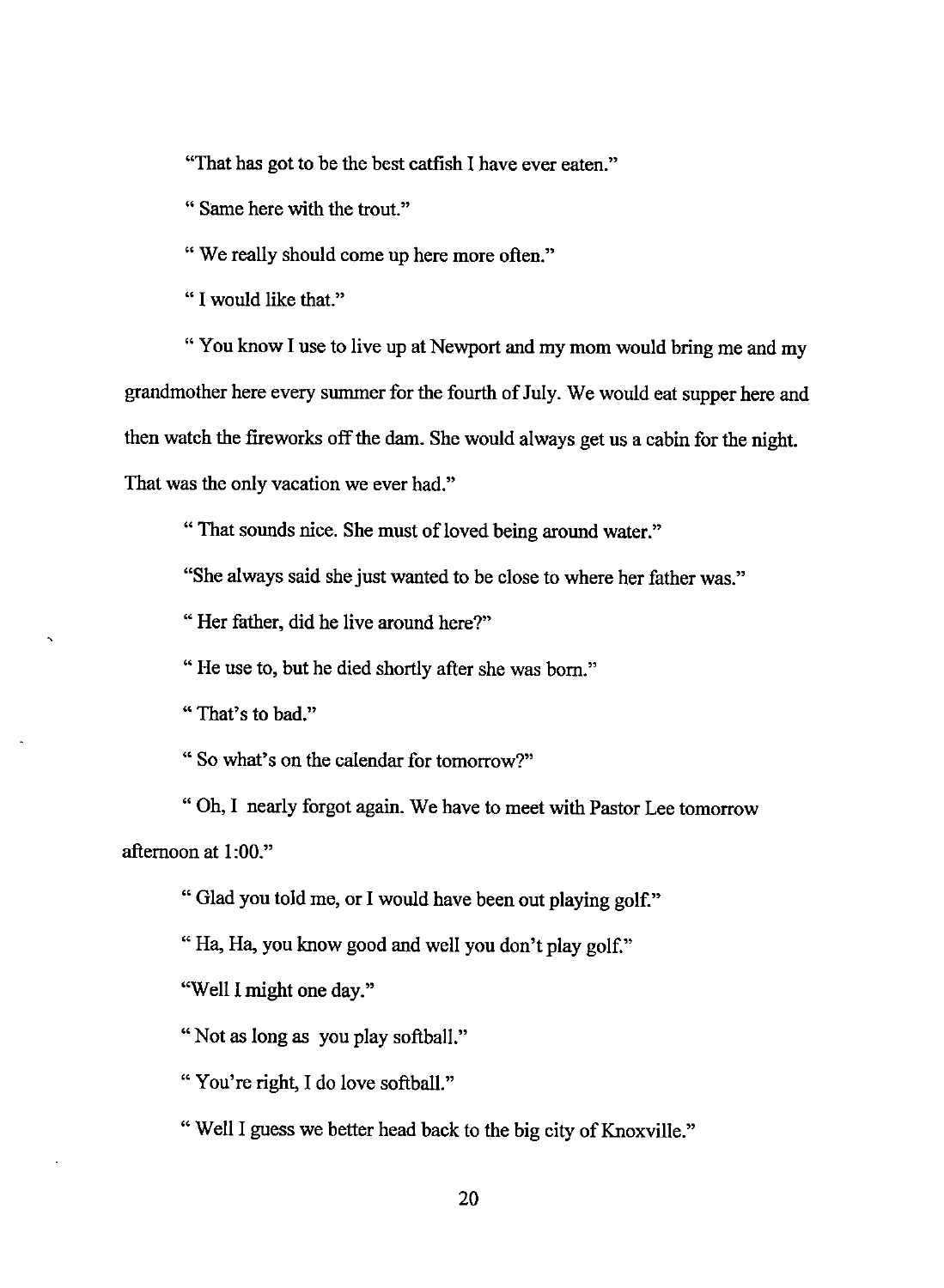" Guess so, but I sure hate to. I love the quiet here and the sound of the birds and the crickets and frogs at night as the sun starts going down."

" Me too, but we have a long day tomorrow.."

Bill paid the check and they left and went back to Knoxville. All the way home Annie and Bill talked about what they would be discussing with Pastor Lee. When they arrived back at Annie's apartment Bill told Annie he was going on back to his place and would see her at noon tomorrow. They kissed goodnight and Annie went up to her apartment and went to bed.

When Annie woke the next morning she realized it was Saturday and she didn't have to go to work, so she decided to just stay in bed until she had to get up and get ready for the afternoon with Bill and Pastor Lee .. She pulled the box out from under her bed where she had placed it the other night after she reread a couple of the letters to Bill when they talked and opened it. When Annie pulled the next bundle of letters out; it was tied in a black silk ribbon that was frayed on the ends. The first letter had tiny spots of discolored stains on it. She opened it and began reading;

## *September 19, 1940*

## *Dear Pearl,*

*1 have heard from my grandfather that you are now married to Mr. Fox and that you are residing not to far from him. He has told me that you came to visit him and that you brought Josephine with you. He says she is a very beautiful little baby. I'm sorry Pearl that 1 did not come to you. My father met me at the train station and he forbade me to come. He would not give me any money and he said that he and my*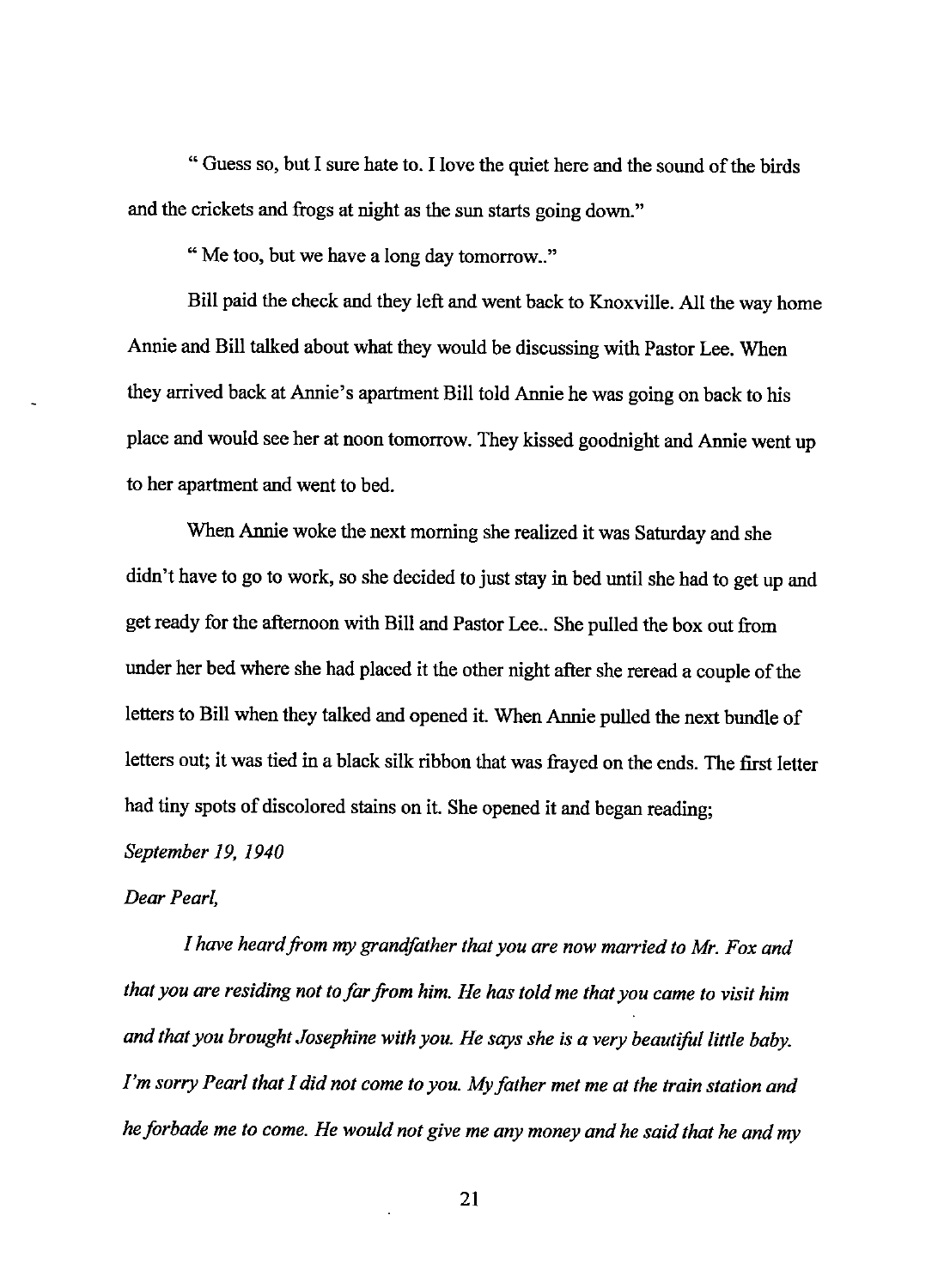*grandfather had seen to everything. Pearl what does that mean? I still love you! I hope you can forgive me. Love, Joseph* 

#### $\mathcal{L}$

Annie returned the letter and reached for the next one it was also from her grandfather

## *January 15, 1941*

### *Dear Pearl,*

*I am writing to you to inform you that I have recently married a Miss Georgia Smith of Ashville, North Carolina. Her father is a one Matthew Smith esquire. He is now a judge and a man of great power there in certain circles. Her mother is Susannah Funkhouser Smith from Roanoke, Virginia. Her mother's family is originally from Holland. Mrs. Smith is a piano teacher. Georgia has been raised in a very rigid household and sent to very good schools. She is at present time a piano teacher herself at a small private school on the outskirts of Knoxville in Maryville.* 

*She and I became acquainted on my return trip to the states from Sweden. She had been visiting her ancestor homelands as well. Pearl, Georgia and I never were anything, but fellow travelers until I received news of your marriage. My father had done some business with Mr. Smith and their family was invited to our home for dinner one night, while they were in town. I was surprised to see Georgia. Our families encouraged the match. My father thinks the connections will help us all. I'm*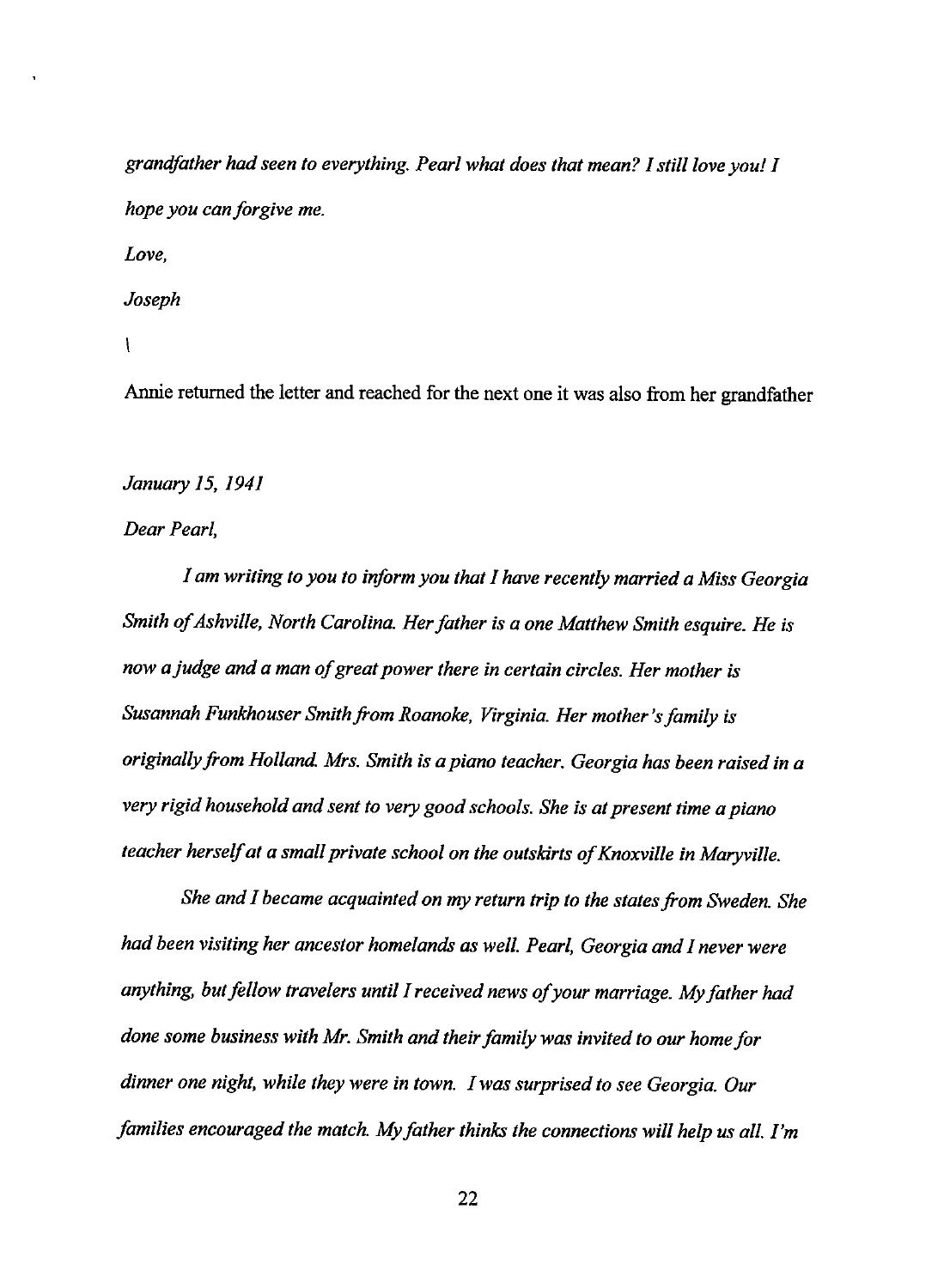*sorry Pearl that I failed you, but it seems we both have to move on, but I will always love you.* 

*Asa/ways,* 

*Joseph* 

Annie put the letter away and thought about her grandmother Georgia. She had always been a very quite distant person most of the time, but she did have her moments when she would be sassy with Annie. She couldn't remember if she had ever seen her really smile. Annie remembered so little of her grandfather. The only thing she did remember clearly was that his death caused a lot of chaos in the house at the time. Her mother told her they were all living in the same house then, but she couldn't remember that.

Annie pulled out the next letter. It was very short. It was really no more than a note.

## *December 15, 1942*

#### *Dear Pearl,*

*This note is to let you know that I am very happy about the birth of your son*  this past summer. I hear he is a fine looking boy named John. My grandfather said *Mr. Fox was showing the boy off all over the county. Georgia and I are now the parents of a daughter, born three days ago. She has dark hair like her mother and we have named the child Charlcie Maud. I am thankful that she appears to be healthy. I have enlisted in the Army Air Corp and will be leaving at the end of the month. It is*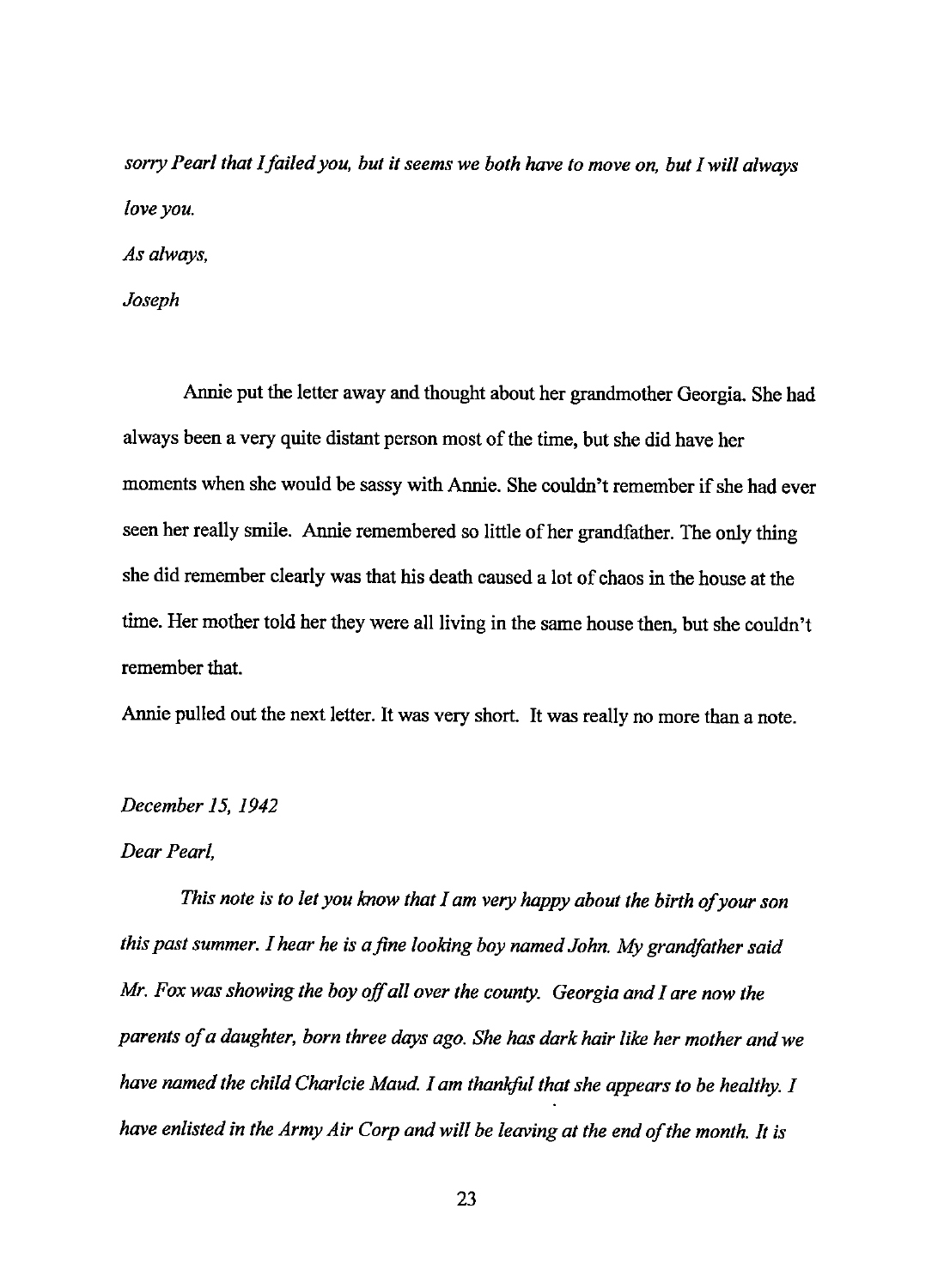*such a horrible thing that has happened to our country, but I am glad that F.D.R. has now declared war. I hope this thing is over quickly, but I feel I must do my part. Please write to me from time to time, for I so enjoy hearing what is new with you and how Jo is growing.* 

*Sincerely,* 

*Joseph* 

Well that was certainly straight to the point. Annie had never realized how close to the beginning of World War II her parents had been born. It must have been very hard on her grandmother Georgia. Annie knew that Grandpa Jeff didn't serve in the War for he was too old to enlist or be drafted.

Annie snuggled down deeper into the bed and pulled the next letter from the bundle. It showed a great deal of wear. It must have been carried in something, folded in half, for the cress was still evident. It was from Pearl to Joseph.

*January 30, 1943* 

## *Dear Joseph,*

*I know you will be leaving the States soon to go over the waters to the war in just a few more weeks. I hope that this letter finds its way to you before you leave.* 

*I must tell you what a beautiful little girl our "Jo" is becoming. She is so smart and pretty and she adores her new little brother. John is a strong healthy boy, and he is*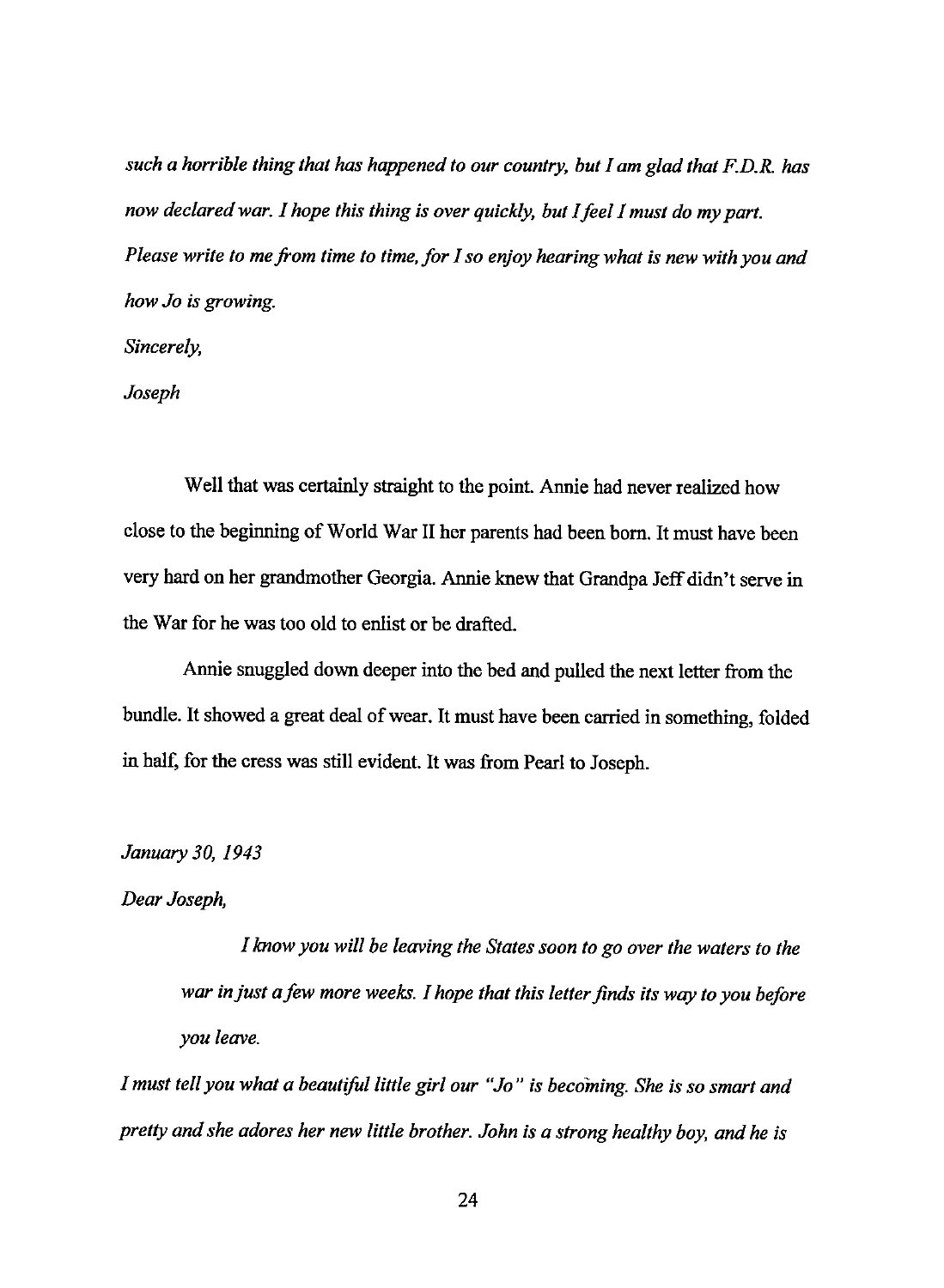*already trying to walk Jeffery is very proud of him to be sure. Jeffrey has agreed that I will not have to have any more children unless I want them. The agreement he and my father made with each other was I had to have children until he had a son. So now that John is here that part of the arrangement is faljilled.* 

*Jeffery is a kind man, he is good to me and to Jo, but what I feel for him is different in so many ways from what I feel for you, my heart is with you.* 

*Please keep yourself safe. If* I *never hear from you again* I *want you to know that I will always love you. You are my one true love. Even* if *we are never able to say those words aloud to each other again, I can not let you go off to fight in this war without knowing that my feelings for you have not changed in any way, except to grow. The time we had and our daughter are the most precious things in the world to me.* 

*Be assured that Jeffery will continue to take good care of me and our Jo. I am presuming that Georgia and Charlcie will be staying with her folks in Ashville while you are away. Don't worry about any of us, just keep yourself safe and return to us as soon as you possibly can.* 

*With my whole heart, forever* 

*Pearl* 

As Annie looked at the gentle tears in the letter, she knew her grandfather must have read this letter over and over while he was away. That he had·carried his first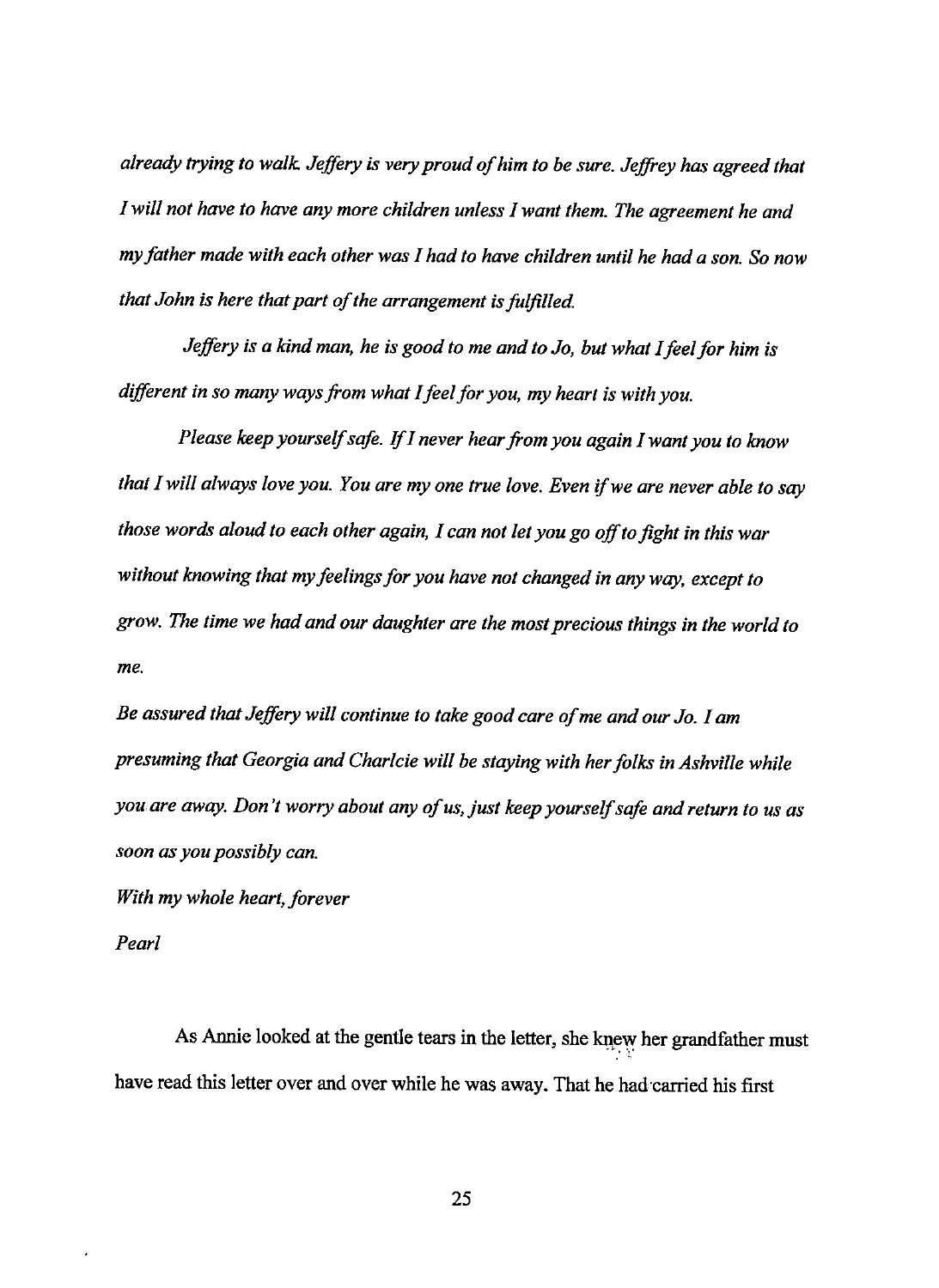love's declaration with him into war, much the same way as knights had carried a ladies handkerchief. He carried Pearls love with him into battle and in his heart. Again her thoughts went to her own parents and how they must have felt if they read these letters. She could not see herself asking her father about them, but perhaps her mother.

She took the next letter out and it appeared to have water spots all over it. The letter was terribly soiled as well.

## *September I 0, I 944*

## *My dearest Pearl,*

*As you may be aware I was assigned to the* 398'h *Bomb Group, 600th Bomb Squad. We had to fly a mission over Misburg, Germany. Shortly after my plane called "bombs away" we were struck by flak We had no other choice, but to bail out. We were met on the ground by local townsmen. They herded us along like a bunch of cows to the Dulag Luft and turned us over to the Nazi's. After many long hours of*  interrogation I was taken to Stalag Luft 3 where I am now. I have meet a man by the *name of* J.J. *who says we will escape from here one day, but I do not see how that will ever be possible for the place has so many guards.* 

*They have given us permission to write home, but I do not know* if *this letter will ever reach you. How much they are in accord with the Geneva Convention is to be left to be seen. I wanted you to know that I am still alive and so far have not been treated to badly. I received an injury when we bailed out, but I am seemingly*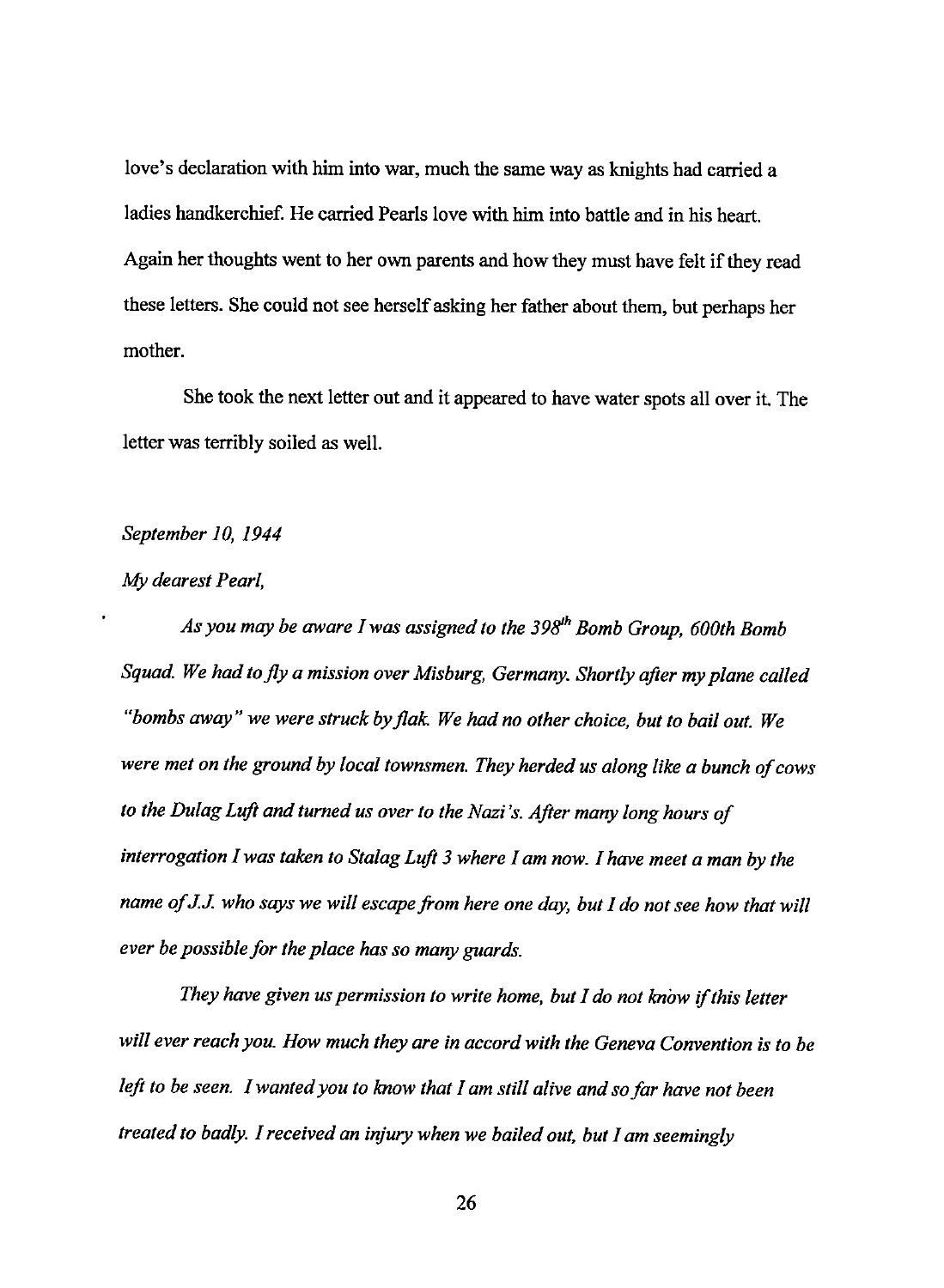*January 2, 1946* 

*My dearest darling Pearl,* 

*1 can not tell you how happy 1 am to have my feet back on American soil. 1 was much distressed for sometime that the German's would not release us, after the armasis, but finally they did. I was sent to England first and then home.* 

*I must admit 1 am a bit worse for wear, but the Dr. has assured me that 1 will folly recover from my captivity with lots of good food and love. 1 wish that I could see you and Jo, but 1 know that at least for now that is not possible.* 

*Pearl 1 have done much soul searching and I feel I must divorce Georgia. I want to come back to Tennessee, to you and to our daughter. It is not fair to Georgia to be with a man that is not in love with her, for my heart is with you as it has always been.* 

*I long for us to be a family and to have an even larger one. Surely Jeffery will release you from that pretense of a marriage as well. Please write and let me know if it is what you want as well. I will not proceed until I have heard from you.* 

*Love,* 

*Joseph* 

Annie folded the letter and was in turmoil as to what must have happened, if anything, for she knows that they stayed married to Georgia and Jeffery. As she pulled the next letter from the bundle she saw that it was different hand writing. The address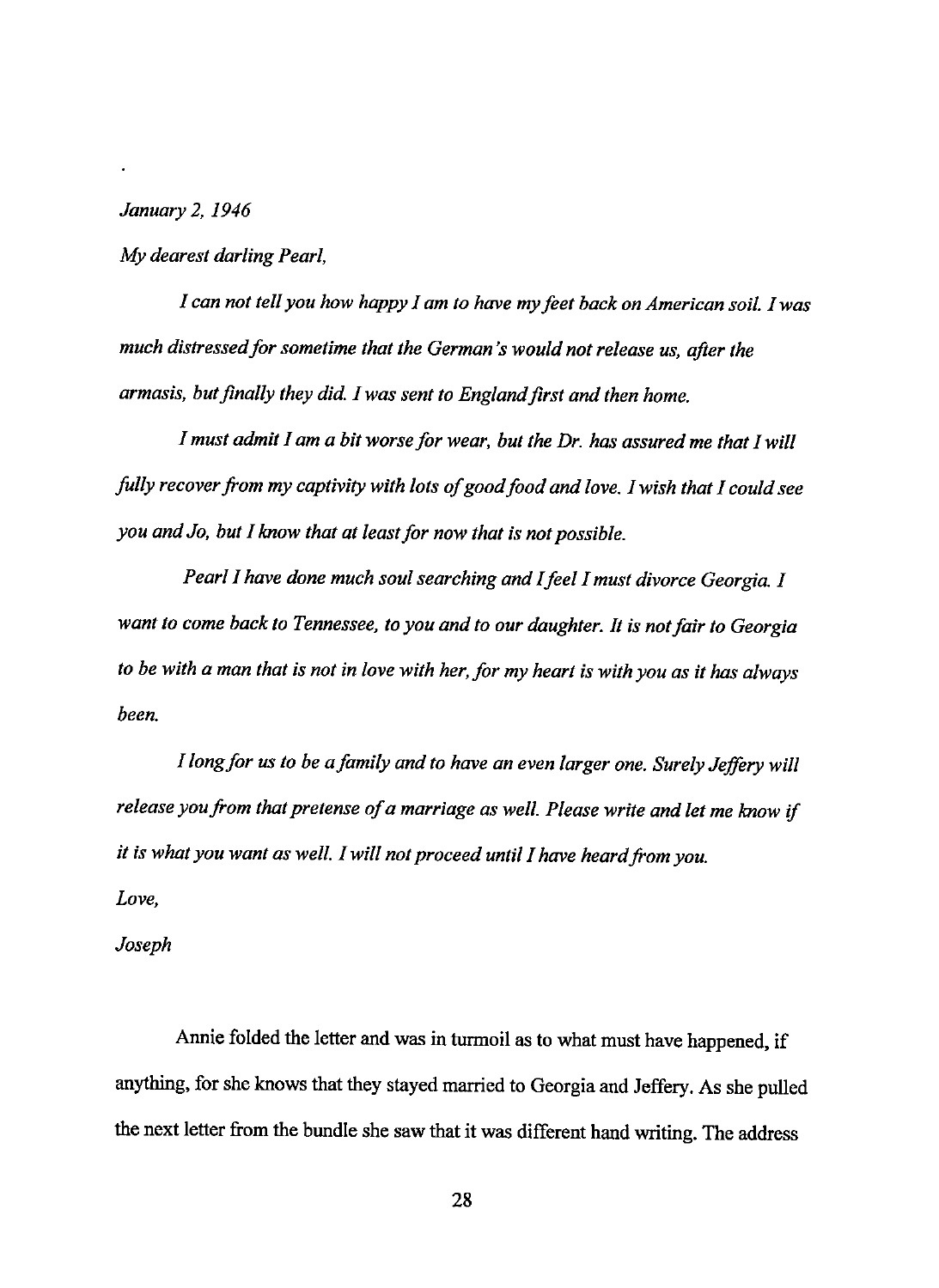indicated it was from Georgia to Pearl. Annie opened the letter with somewhat of a feeling of foreboding that she knew what ever was in this letter it was what sealed the fate of the star crossed lovers forever.

*May 12, 1946* 

## *Dear Mrs. Fox,*

*We have not met, but over the years I have been very much aware of your existence. Joseph spoke of you several times when we first met, such a long time ago now. As you know Joseph needed some time in the hospital when he first returned to the states. He was able to return home the last week of February.* 

*Joseph has terrible dreams at night now. It must have something to do with his being a prisoner for so long. He calls out to a Pearl all the time in his sleep. At first I was not overly troubled by it, but then I remembered one day about the young lady he was smitten with as a young man. I then found a letter from you among his things.* 

*I do not understand why you and he are writing to each other, but rest assured that Joseph is a very married man. We have a child as you must know. A little girl and we are expecting another child this coming winter. What ever you think your hold on him is, forget it. I will never release him to be with someone else. He took a vow* " *till death do us part" and that is how it will be.* 

*Sincerely,* 

*Georgia Roberts*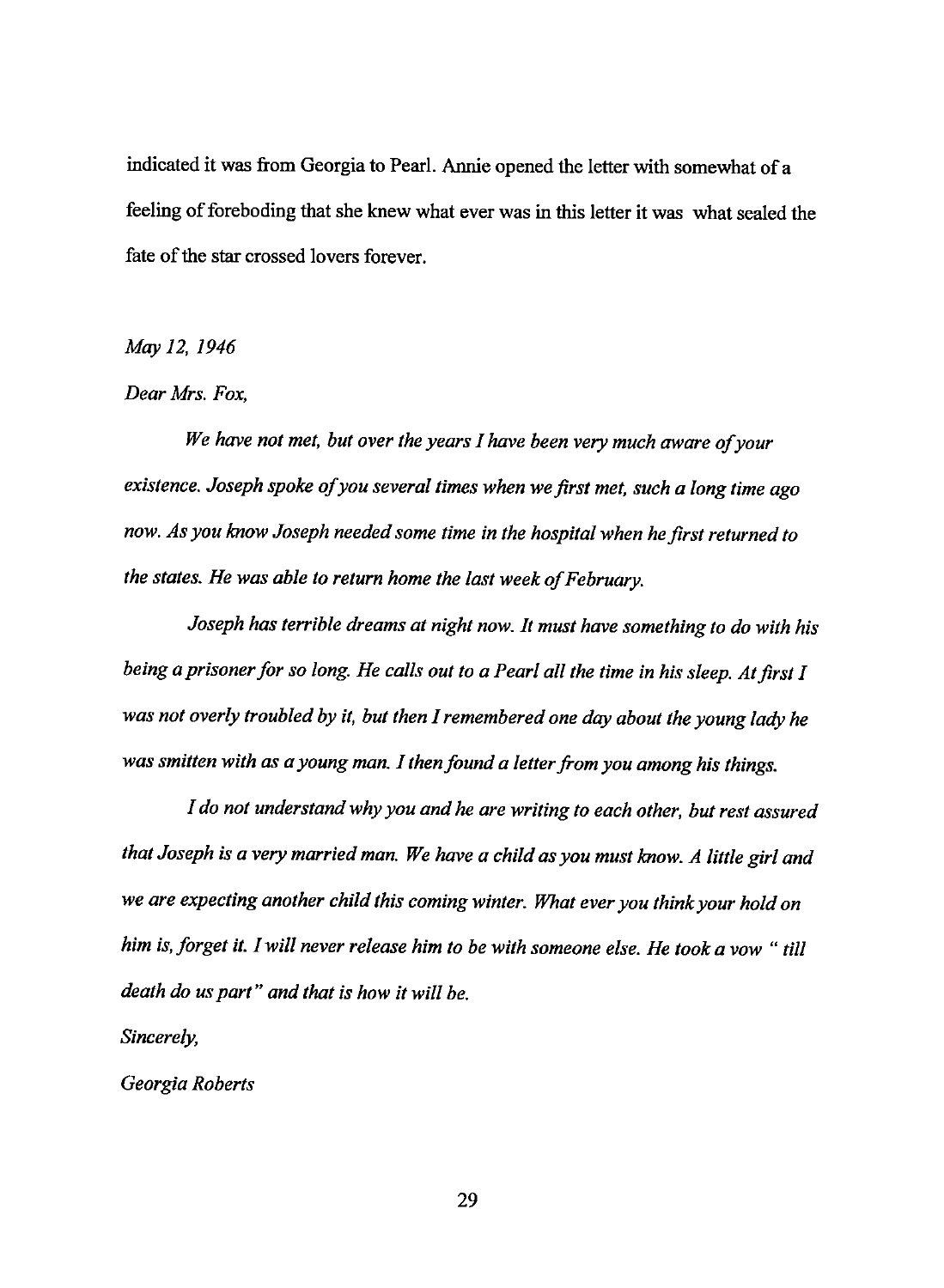Annie remembered that when her Grandpa was alive he and Georgia seemed to always be mad at each other and she heard them sometimes at night in their room arguing and then Grandpa would slam the door as he left the house. Annie began to wonder what kind of marriage they had and how it all affected her mother while she was growing up...

Annie began to have a bad feeling that there must have been something more to her grandfather's terrible accidental death. Just what it was she was not sure and so far there was no proof his death had been anything, but an accident, just a feeling that something happened that no one wanted to talk about.

Annie wondered if she called her mother if she would talk about it now, but she decided against it until she had more of the story. This letter from Georgia was the last one in the bundle. So she neatly replaced them all in order and retied them with the black ribbon.

The next bundle was tied in yellow. It was bright yellow and made her think of spring, new beginnings. As she unfolded the first letter she was surprised that the letter was from Pearl to Joseph.

*July 25, 1946* 

## *Dear Joseph,*

*This letter has been very hard for me to write. After your last letter I too had to search my soul. Nothing would make me happier then to be able to be with you and our Jo as a family, but I do not believe that will ever be possible. At one time it might have been, but that was before we both had children with other people. Our being*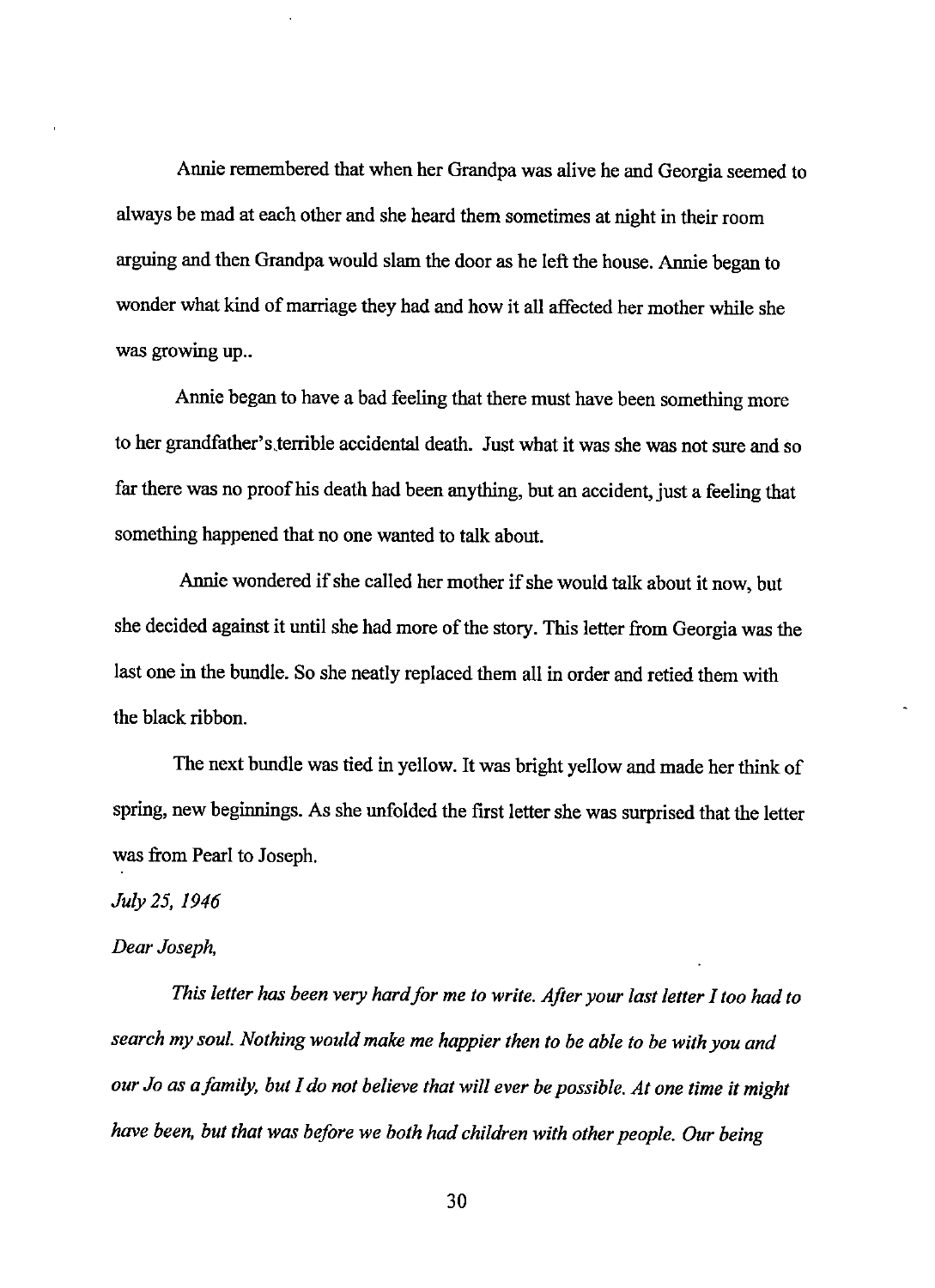*together now would be selfish and hurtful to our children and others. I will not be party to that. Joseph we must never speak of this again. Our time is over. You are more then welcome to write and ask about Jo and to share your everyday life with me,*  but only as a friend. What secrets we hold in our hearts will always be there, but that *is where they must stay. They must stay locked away and hidden in our hearts for no other to ever know about.* 

*Sincerely,* 

*Pearl* 

 $\overline{\phantom{a}}$ 

 $\frac{1}{4}$ 

t

As Annie read this letter she could some how feel the pain that grandma Pearl must have felt as she put those words to paper. How she must have struggled with each word. For the one thing she knew about her grandma Pearl is that she is a woman with a big heart and she gives love to everyone freely without question, unconditionally.

Annie looked at the time and decided she was terribly hungry. She decided to get up and call Bill to see if he wanted to go get some food before they meet with Pastor Lee.

Bill just lived around the comer from her and up two streets. There was a small diner at the corner they often went to that was about half way between their apartments. When Bill answered he told her he'd meet her at the diner in ten minutes.

Annie threw on her clothes and raced out the door. She needed a break from the letters. She was getting depressed reading about this love that her grandparents had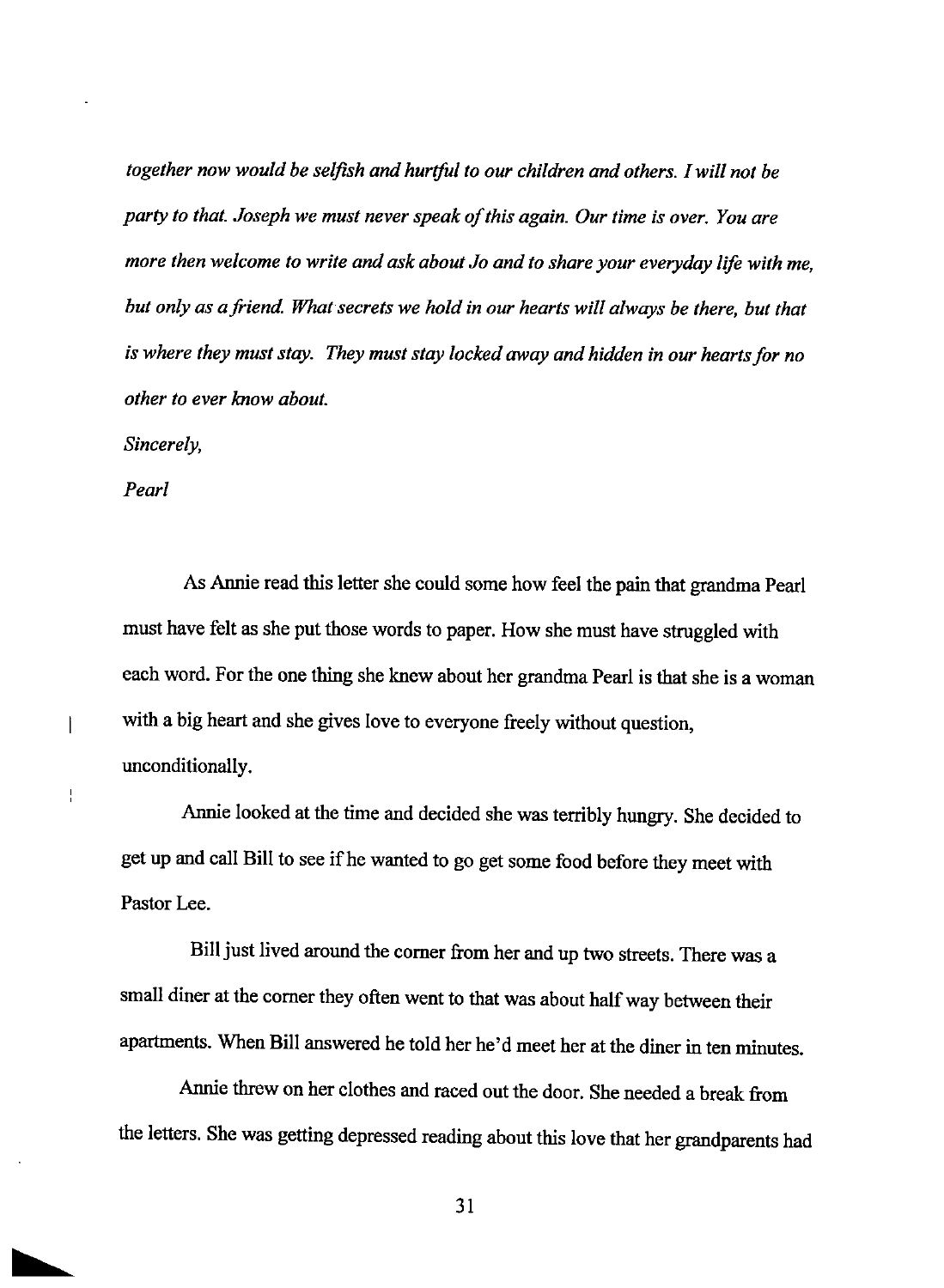for each other that couldn't be shared. Annie was totally in love with Bill and couldn't wait to spend the rest of her life with him. She could only image how it would feel if she couldn't be with him.

Annie and Bill had a nice meal and talked about their wedding and the letters Annie had read so far that day and how complicated the situation was for them. Annie told Bill she didn't know how she was going to be able to get her grandmothers together for her and his wedding, but she would have to find a way to do it.

Bill told Annie that it would work out, but he didn't really know if he believed that Annie could make this happen, but he wanted to encourage her to follow her heart about this situation. Besides Bill knew that God could help them make it happen if they put their faith in Hirn with this just like they put their faith in him regarding the rest of their life.

The one thing Annie and Bill completely agreed about was that they wanted their marriage to be starting out on a firm foundation and they both believed that putting their marriage in God's hands would help make their marriage strong. They had started attending church together shortly before Bill proposed to Annie. They knew that they both wanted to serve God and had made the decision to become Christians and accepted Christ as their savior and were baptized by Pastor Lee six months ago.

After they finished their dessert they took a short walk in the park across the street from the diner and then they each went home to get ready for their pre- marriage counseling session agreeing to meet at the church. Annie gathered together her book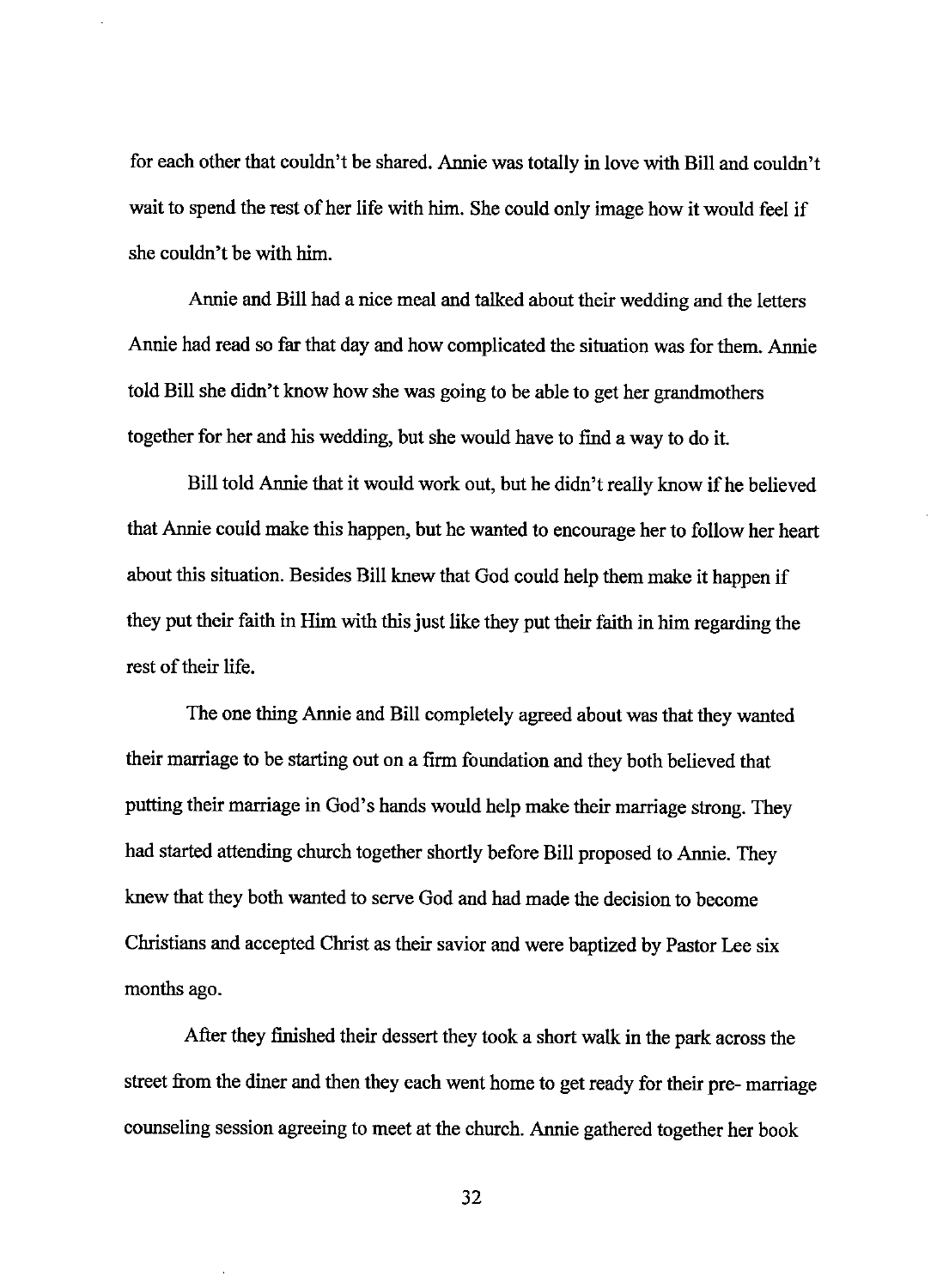and Bible and headed out the door to meet Bill at the church which was only three blocks away. Once there they entered the church office and Pastor Lee was already there waiting for them.

"Hello, so are you ready to start today's session?" said Pastor Lee.

"Hello Pastor Lee and yes I'm very much ready." said Bill.

"Yes I am," said Annie.

 $^{c}$ Let us start with a prayer and then we will begin to discuss the next section of the book and read a few scriptures that will help you understand your roles as husband and wife according to what God's word says you should do.

"Heavenly Father, we ask that you would help Bill and Annie to keep an open mind and an open heart and to listen to your voice. Help guide them in every decision they need to make , always wiling to turn to you when they have questions and doubts about what they need to do and bless them with understanding and wisdom in their actions toward each other. Allow them to always be willing to compromise with each other. Bless their love for each other and allow it to grow and the covenant they make with each other and you to be as strong as possible. In Jesus name we pray. Amen.

"Annie and Bill please be seated and we'll start. The first thing we need to talk about is how you will handle money and financial matters in your marriage. Bill how do you think this should be handled?"

"Pastor Lee, I think it is my place to provide a living for my family. All decisions about how the money is spent should be based on a budget that will allow us a savings, but also allow us to pay our tithes to the church that we have made out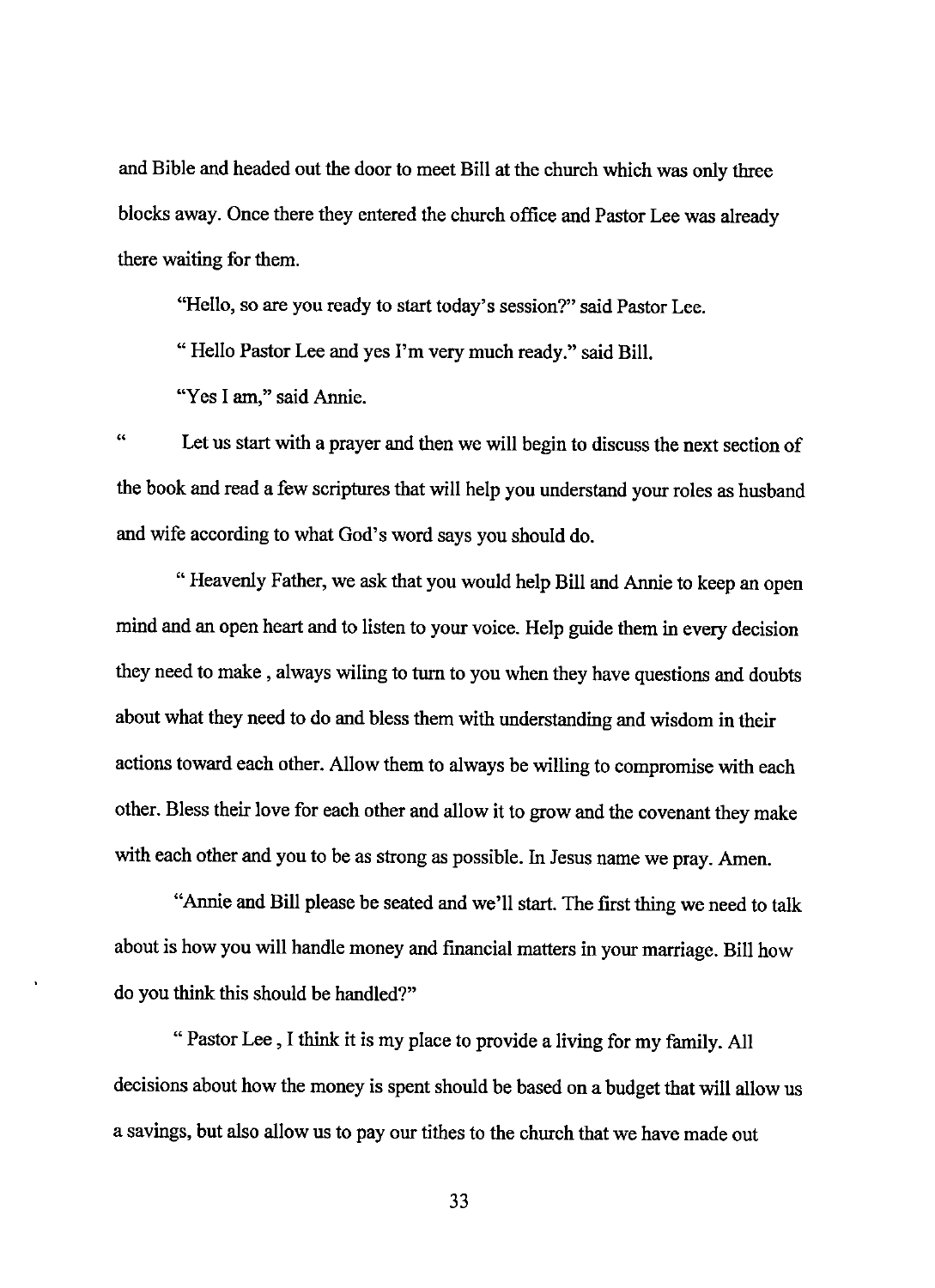together. We need to make any major decisions together as well, but I believe a woman should have control over household expenses, like groceries, ect. "

" Good answer Bill, and what about you Annie, how do you think things should be handled?"

" Well I think pretty much the same as what Bill has just said. I think we are pretty much in agreement with this. The only thing I would like to do different is I think we each should have a small amount of money each month to spend any way we . want or to save for something big that we want."

" I think if you will set down and make out a budget and stick to it allowing for the things you have mentioned that you will do well with your finances. Now how do you each feel about who should be in charge of the money.?"

"I think we should have only one check book and that we should make sure that if we use a debit card it is written down right away so as not to over draw the accounts. " said Bill.

" Well I think we should keep only one account with a check book to pay bills out of that we jointly control and each of us have a separate account to spend out of daily and each be responsible for that account." said Annie.

" Bill what do you think about this idea of Annie's?"

" I could see that it would help us by avoiding fights over money, since we are going to budget money for the separate spending. So I guess I would not have a problem with any of this."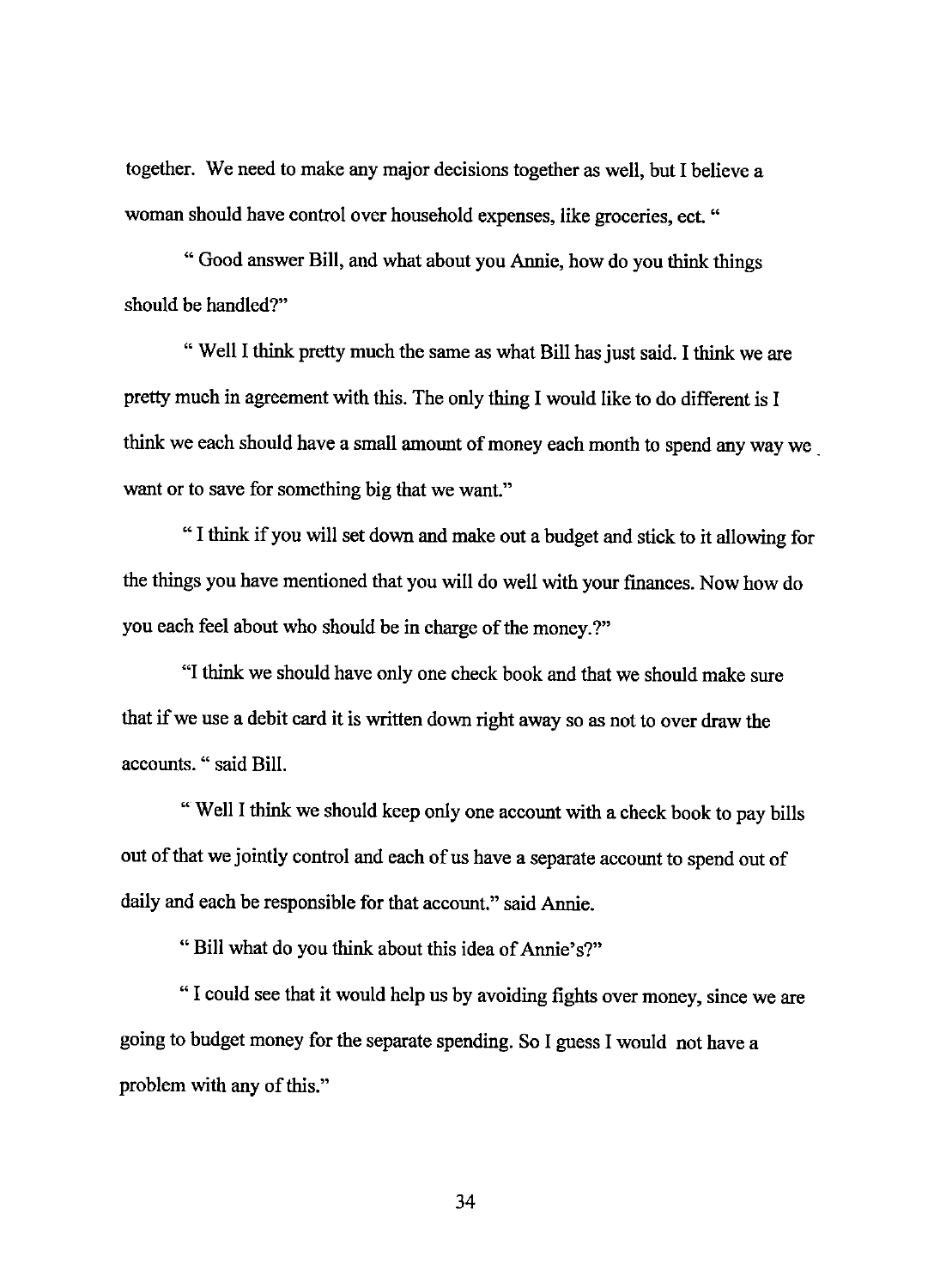" Good it sounds like you will be in agreement about the handling of your finances."

"I think the same thing, Pastor Lee." said Bill.

"Let us now look at what God's word says is your duties as a husband and a **wife."** 

"Lets us turn in our Bible's to Ephesians the fifth chapter starting at verse twenty-two and read through verse thirty -three.

*"Wives, submit yourselves unto your own husbands, as unto the Lord. For the husband is the head of the wife, even as Christ is the head of the church: and he is the savior of the body. Therefore as the church is subject unto Christ, so let the wives be to their own husbands in everything. Husbands love your wives, even as Christ loved the church, and gave himself for it.* 

That he might sanctify and cleanse it with the washing of water by the word. *That he might present it to himself a glorious church not having spot or wrinkle, or any such thing; but that it should be holy and without blemish. So ought men to love their wives as their own bodies. He that loveth his wife loveth himself. For no man ever yet hated his own flesh: but nourisheth and cherisheth it ,even as the Lord the church: For we are members of his body, of his flesh, and of his bones. FOR THIS CAUSE SHALLA MAN LEAVE HIS FATHER AND MOTHER AND SHALL BE*  JOINED UNTO HIS WIFE, AND THEY TWO SHALL BE ONE FLESH. This is a *great mystery; but I speak concerning Christ and the church. Nevertheless let every*